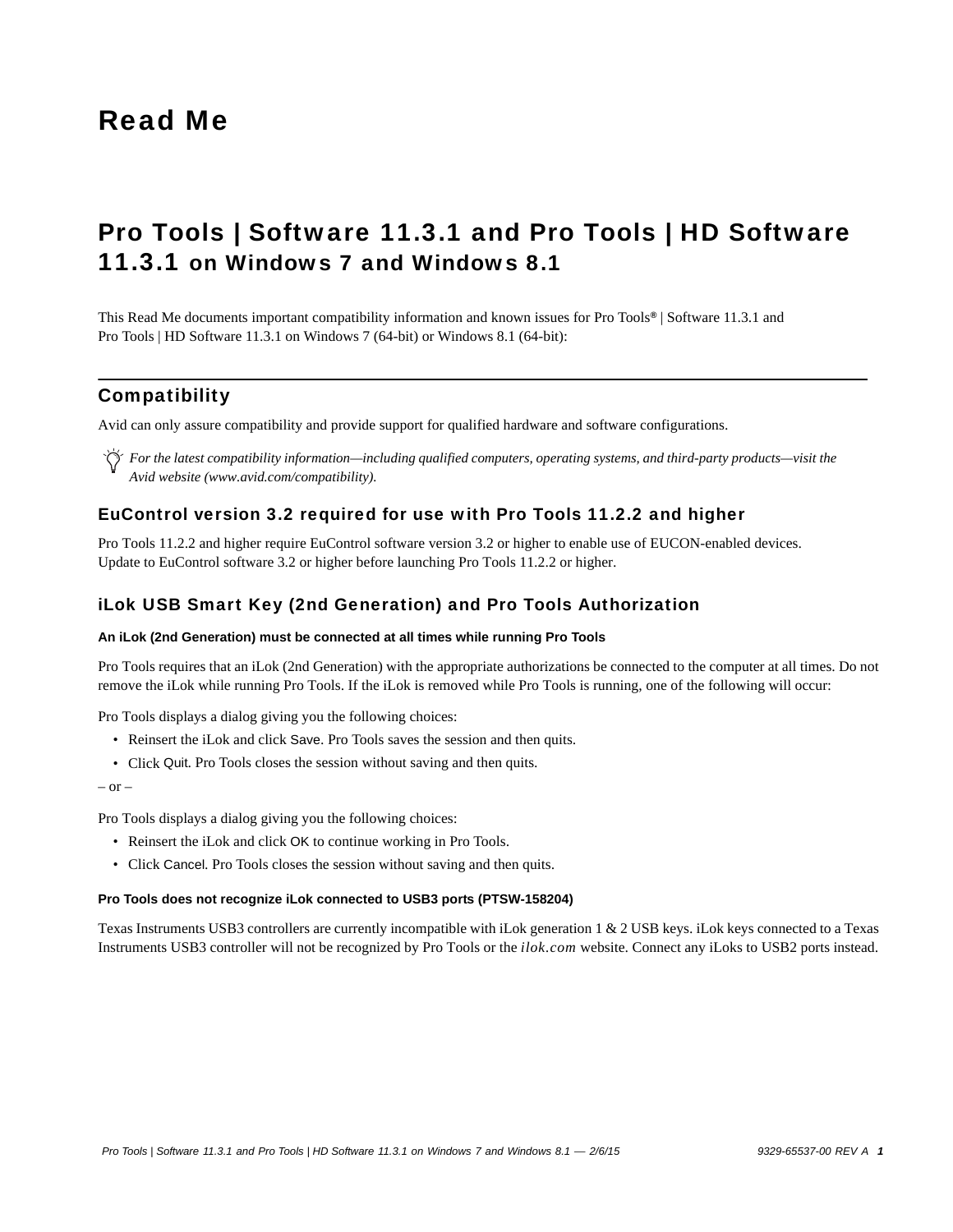## Installing Pro Tools 11 Plug-Ins

#### **The Pro Tools Installer no longer updates purchased plug-ins. Download these installers separately.**

If you have purchased any Avid plug-ins, you must download the related installers from your Products page at *account.avid.com*. The Pro Tools installer still contains all bundled Avid plug-ins, such as Channel Strip and D-Verb.

# Co-Installing Pro Tools 10 and Pro Tools 11

#### **Pro Tools 10.3.6 is the first version of Pro Tools 10 that supports installation on the same system with Pro Tools 11.1. Co-installation is not supported for Windows 8.1**

If you have an earlier version of Pro Tools installed, it is recommended that you perform a clean uninstall before installing Pro Tools 10.3.6 (or higher) and Pro Tools 11.1 (or higher).

# General Compatibility

#### **Pro Tools 11 does not support video capture (PTSW-181456)**

Pro Tools 11 does not have the ability to record video to the timeline. Co-install Pro Tools 10.3.6 (or higher) on the same system and use an Avid Mojo SDI to record video into Pro Tools 10. The captured video can then be used in Pro Tools 11.

#### **Pro Tools 11 does not allow import of WMA files (PTSW-181506)**

If you attempt to import a WMA file into a Pro Tools 11 session, Pro Tools cannot convert the file and posts a "file is unreadable" message. Co-install Pro Tools 10.3.6 (or higher) on the same system, import the WMA file, and convert it to a format supported by Pro Tools 11.

#### **Pro Tools 11 sessions that use more than 4 gigabytes of RAM will cause Pro Tools 10 or lower to quit unexpectedly (PTSW-181963)**

If you attempt to open a Pro Tools 11 session that uses more than 4 gigabytes of RAM in Pro Tools 10 or lower, Pro Tools will quit unexpectedly. To open such sessions in Pro Tools 10 or lower, first reduce the amount of session RAM usage to less than 4 gigabytes in Pro Tools 11 by removing virtual instruments that take up system memory.

#### **OMF files that contain video are not compatible with Pro Tools 11 (PTSW-184397)**

OMF sequences that contain video cannot be imported into Pro Tools 11. OMF sequences that contain embedded or referenced audio files can be imported into Pro Tools 11. To import a sequence that contains video media, use a linked AAF sequence.

#### **Pro Tools session file formats version 4.x and lower are not supported in Pro Tools 11 and higher (PTSW-181049)**

Pro Tools session files from Pro Tools versions 4.x and lower are not recognized in Pro Tools 11 and higher. In the Pro Tools Workspace, these files are listed as "unknown," and cannot be opened. Co-install Pro Tools 10.3.6 (or higher) on the same system and open the session files in Pro Tools 10. Save the session in the current Pro Tools session format, then open the session in Pro Tools 11.

#### **Automatic Update Notification will not connect through a proxy server that requires authentication (108837)**

Software Updater will not find an active Internet connection when behind a proxy server that requires authentication to gain Internet access. To work around this, the client machine with Software Updater needs to be moved out from behind the proxy, or the proxy needs to allow HTTP access via port 80 without requiring authentication.

#### **Aero causes errors at lower HW Buffer sizes (103563)**

With Aero enabled in Windows, Pro Tools will not play back without errors at HW Buffer sizes of 128 and below. Turn off Aero if you want to use lower HW Buffer sizes.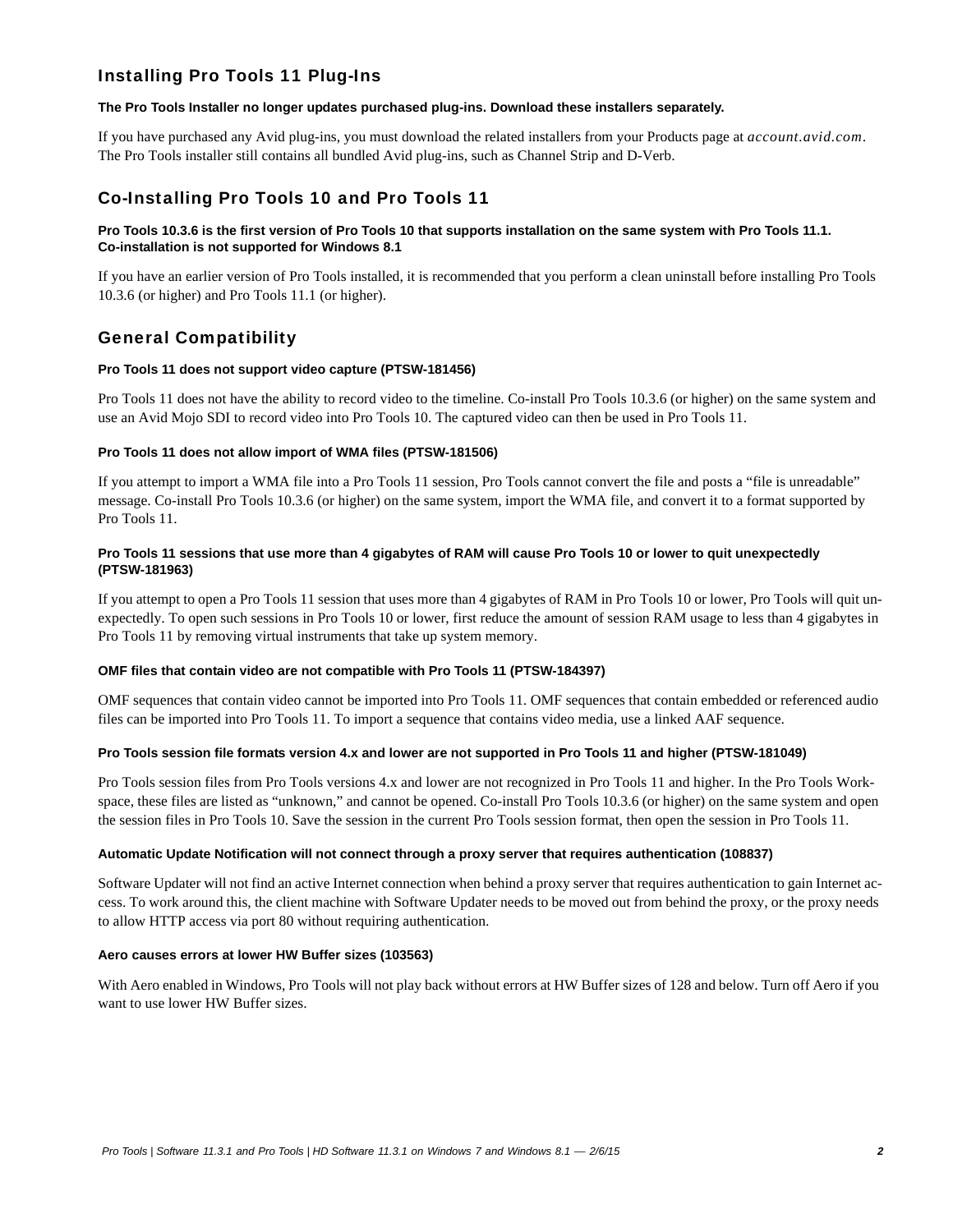# Eleven Rack

#### **Eleven® Rack Guitar Window not available in Pro Tools 11 (PTSW-184398)**

Pro Tools 11 does not provide the Guitar Window for Eleven Rack that is available in lower versions of Pro Tools. Avid has made available a 64-bit standalone version of the Eleven Rack Control Window found in Pro Tools 10 and earlier. Please see the following page for more information about the 64-bit standalone Eleven Rack Editor: http://apps.avid.com/eleven-rack/

# VENUE

#### **VENUE systems with two HDx Option cards may not be recognized by Pro Tools | HD Native systems (PTSW-142834)**

If a second HDx Option card is installed in a VENUE system, it may cause both HDx cards not to be recognized by HD Native systems. A single VENUE HDx Option card is recognized properly by HD Native systems, so for consistent performance it may be necessary to de-install the second VENUE HDx Option card.

#### **Create Session from VENUE is not available in the Pro Tools Quick Start dialog (PTSW-190008)**

Even if your Pro Tools system has previously established a connection with a VENUE system, the Create Session from VENUE option is not available in the Pro Tools Quick Start dialog when launching Pro Tools. To create a new session from VENUE, cancel the Quick Start dialog and choose File > New Session. The Create Session from VENUE option is available in the New Session dialog.

# Issues Resolved in Pro Tools | Software 11.3.1

**Analyze mode in AudioSuite does not work as expected when processing mode is set to "clip-by-clip". (PTSW-197540)**

**Pro Tools quits unexpectedly when instantiating the default EQ or dynamic plug-in from a EuControl surface. (EUCON-3494)**

**Automation lags when delay is induced by plug-ins further in the signal chain. (PTSW-196906)**

**A Pro Tools Satellite is disconnected from the Satellite network posts a "Pro Tools Cannot Stop Playback" dialog. (PT-200219)**

**When a large session on a Satllite system receives a play command while attempting to auto-save, Pro Tools reports a "Pro Tools Cannot Stop Playback" message. (PTSW-197689)**

**If automation data is lost after using the "TCE Edit to Timeline Selection" command, the command cannot be undone to recover the lost automation data. (PT-199196)**

**Pro Tools quits unexpectedly when recording in QuickPunch mode while banking on an S6 (PT-200272/PTSW-200359)**

**When using a Video Satellite system, scrubbing in Pro Tools results in an assertion in Media Composer. (PTSW-197583)**

**Consolidated clips lose embedded rig settings with Eleven Rack. (PTSW-189327)**

**When stopping DPE recording, the playhead "parks" (rolls back into previous recording). Consequently, when playback is engaged, you hear the last bit of the previous recording. (PTSW-193265)**

**EQ knobs and buttons on a EUCON control surface do not respond when they are changed from the plug-in GUI in Pro Tools. (PTSW-200325)**

**Automation is delayed when using a VCA track. (PT-200538)**

**With more than 90 ISIS workspaces mounted, AVE connections time out. (UME-1126)**

# Issues Resolved in Pro Tools | Software 11.3

**Pro Tools reports an "Automation Too Dense (AAE –9155) error when soloing/unsoloing. (PTSW-196601)**

**Importing MXF files from Pro Tools into Media Composer can result in incorrect files being linked due to matching sourceID. (PTSW-194005)**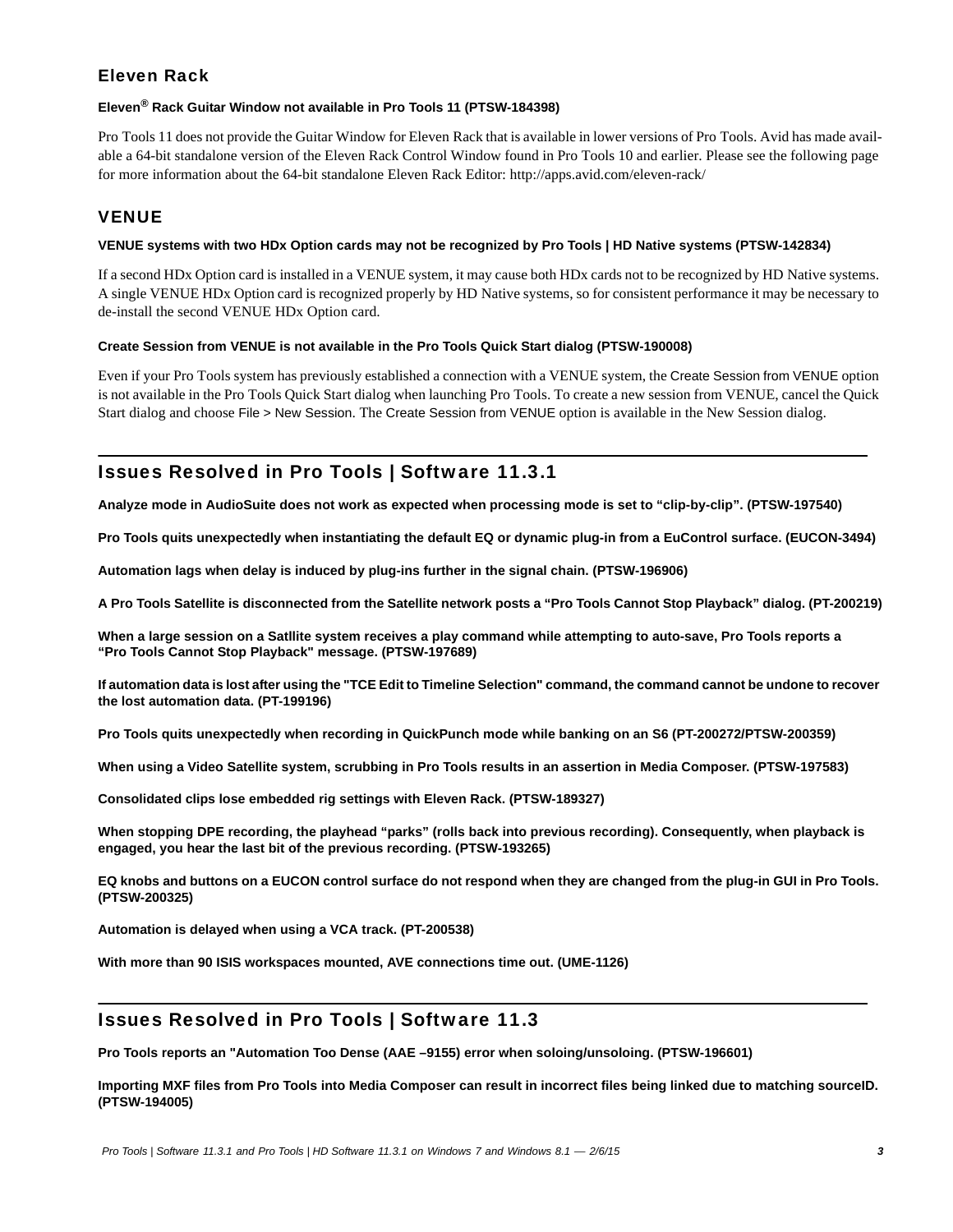**Pro Tools reports an AAE-9173 error during real-time bounce to disk. (PTSW-195074/PTSW-197275)**

**The timing of automation may be off when there is delay induced by plug-ins further down in the signal chain. (PTSW-196906)**

**When loaded as a session, certain AAF Files exported from MC 7.0.4 and 8.3 may cause Pro Tools to quit unexpectedly. (MCDEV-2132)**

**Some types of ProRes 422 files show black rather than the expected video when played back in Pro Tools 11.1.3 and higher. (UME-1101)**

**Certain Apple Pro Res files do not display correctly in Pro Tools (they appear as blank video) even though the files open without presenting an error. (PTSW-196429)**

# Issues Resolved in Pro Tools | Software 11.2.2

**In certain mixer configurations, virtual instruments on Auxiliary Input or Instrument tracks that are configured to receive MIDI from standalone MIDI tracks are now correctly time-aligned in offline bounces. (PTSW-195783)**

**Taking Pro Tools offline and then bringing it back online while a connected Soundmaster transport is rolling no longer stops the Soundmaster transport. (PTSW-195743)**

**Pro Tools now correctly provides the option to switch between "clip name" and "clip name and file name" when renaming files that reside on an ISIS system. (PTSW-150520)**

**Pro Tools no longer quits unexpectedly when importing multi-output Kontakt 5 tracks. (PTSW-195859)**

**Pro Tools 11.2.2 includes a firmware update for HDX cards that fixes CPU usage spikes that can occur under certain conditions on systems with multiple HDX cards. The firmware update process is initiated when launching Pro Tools 11.2.2. (PTSW-192207)**

**Taking the Pro Tools transport offline during a record pass no longer removes the recorded clip from the timeline and the Clips list. (PTSW-191860)**

**When creating tracks from a EUCON surface, EQ and Dynamics plug-ins are no longer automatically inserted on those tracks. Instead, "Add EQ" and "Add Dyn" options are presented on the EUCON surface. A new Mixing preference, "Auto Insert Default Plug-Ins from EUCON surfaces" has been added to let you turn off this behavior. (PTSW-195825)**

**On EUCON surfaces, you can now access controls on all channels for multi-mono plug-ins. A "Multi-Mono" knob is available on the surface that lets you target the channel for control. (EUCON-2981)**

**When running Pro Tools in Deck Control mode with a Soundmaster, Pro Tools no longer stalls on a "Play-to-Rewind" command. (PTSW-195744)**

**When using multiple Pro Tools systems connected with Satellite Link and issuing transport controls from more than one system, Pro Tools no longer enters a state where the transport on one system does not respond to a Stop command. (PTSW-194288)**

**When editing video during playback with Loop Playback enabled, the Pro Tools video track now updates correctly. (PTSW-195631, PTSW-193375)**

**When canceling a Bounce to QuickTime command, the Video Engine no longer becomes unresponsive. (PTSW-195137)**

**When a video sync offset is enabled in Pro Tools, it no longer causes Pro Tools to drop frames at the beginning of a selection when using Loop Playback. (PTSW-193848)**

**The Disk Allocation window now displays and scrolls correctly when adjusting disk allocation for tracks in large sessions. (PTSW-194747)**

**Pro Tools no longer quits unexpectedly when moving a Nugen VisLM plug-in with active automation for all parameters to another insert slot during playback. (PTSW-196323)**

**The keyboard shortcut for soloing tracks (Shift+S) now works properly when one or more tracks of a soloed group are inactive and the Solo Mode is set to X-OR. (PTSW-178219)**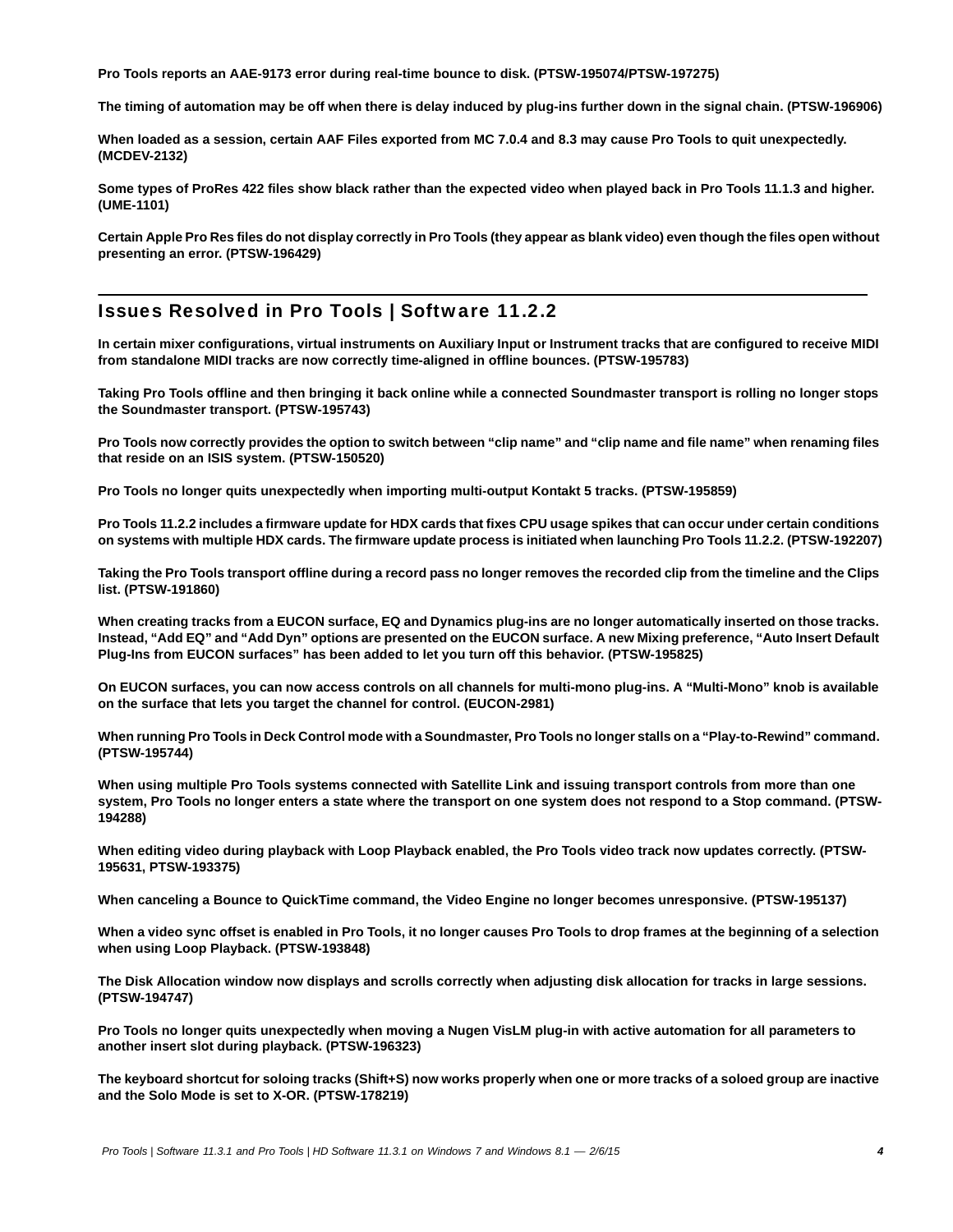**A number of improvements were made to the performance of the AAX TCE (Time Compression/Expansion) plug-in when the AudioSuite handle length is set to zero. (PTSW-186693, PTSW-186522, PTSW-187101, PTSW-187104, PTSW-187149)**

**The Pre/Post fader button color now reflects the Send pre/post state consistently across the Mix window, Edit window and floating fader window. (PTSW-188321)**

**Waveform overviews for MXF sessions on Network Attached Storage are now calculated at speeds comparable to similar sessions on local drives. (PTSW-195239)**

**On Artist Mix and S3 control surfaces, parameters now update correctly from name to value when an encoder is touched. (EUCON-3232)**

**The "Use in Playlist" button in AudioSuite plug-in headers is correctly disabled when the Selection Reference pop-up menu is set to Clip List. (PTSW-178658)**

**The Fade In value in the Transport window is now properly retained after Pro Tools is relaunched or sessions are closed and reopened. (PTSW-195799)**

**Performance of Tab To Transient has been improved, especially with non-normalized, low-level track material. (PTSW-195188)**

**Pro Tools no longer quits unexpectedly when you click the side-chain button in the AutoPan (Native) plug-in without key input source assigned. (PTSW-195519)**

**Audio is now properly aligned with picture after importing an AAF file from Media Composer. (PTSW-194124)**

**In the Channel Strip plug-in, the Q control for the Hi-Mid EQ band now maps correctly on HUI-compatible surfaces. (AAX-977)**

**When activating a linked, bypassed multi-mono plug-in that was deactivated while bypassed, the Master bypass state of the plug-in channels is now correctly preserved. (PTSW-190848)**

**Video pull-up now works correctly so that spotted clips show correct video position. (PTSW-196751)**

**Pro Tools can now import MXF video originating from an EditShare Geevs system. (UME-1107)**

**Pro Tools can now play back MXF video created with the Avid Media Toolkit. (PTSW-195307)** 

### Issues Resolved in Pro Tools | Software 11.2.1

**When using the Import Session Data command, Pro Tools no longer incorrectly copies audio files when "Clips and Media" is not selected in the "Track Data to Import" menu. (PTSW-194293)**

**You can now enter a new time position in the Transport Counter during playback. (PTSW-195388)**

**Pro Tools no longer quits unexpectedly when creating sessions from templates or importing or rendering audio from an ISIS workspace. (PTSW-195338)**

**You can now nudge MIDI notes after they have been marquee-selected using the Grabber tool. (PTSW-195626)**

**Pro Tools no longer stops working when you play back a session, and then reactivate an inactive track that contains a send. (PTSW-195172)**

**Pro Tools no longer quits unexpectedly after selecting "Expand Channels to New Tracks (by match Criteria)." (PTSW-192725)**

**Plug-in delay compensation now works correctly. (PTSW-195299)**

**When routing multiple outputs from a virtual instrument on an Instrument track to multiple Auxiliary Input tracks, the destination Aux tracks are now correctly delay-compensated and remain time-aligned. (PTSW-188341, PTSW-190873)**

**It is now possible to view automation lanes of plug-in parameters whose names contain more than 31 characters. (PTSW-195113)**

**Audio waveforms are now correctly updated when waveform view is fully zoomed out. (PTSW-195086)**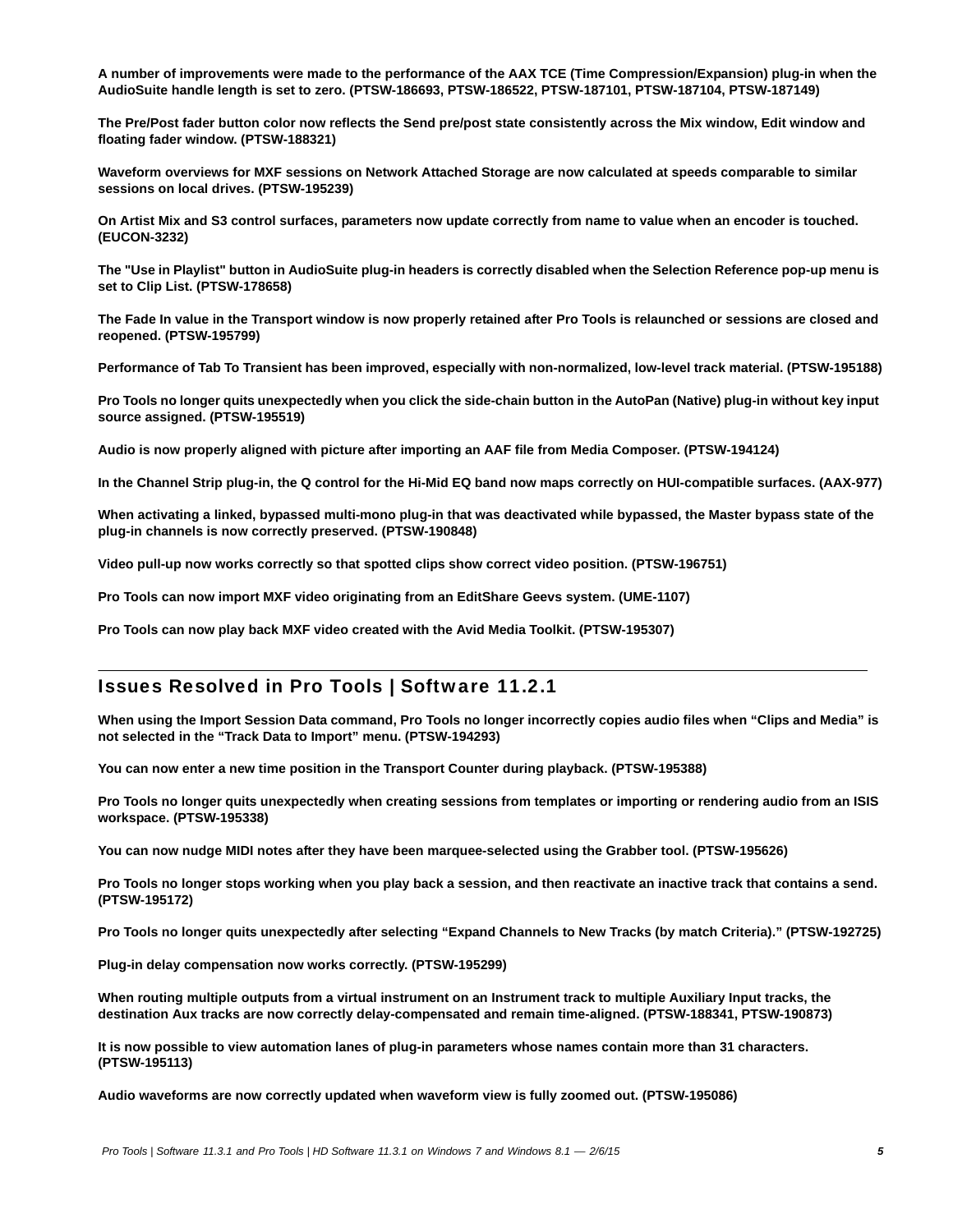**The "Trim Clip to File Boundaries" command now affects only selected clips. (PTSW-193874)**

**Parameter values in AAX plug-ins are now displaying correctly on control surfaces. (PTSW-195073)**

**Master Fader track metering on HDX systems now works correctly. (PTSW-194044)**

**If "Plug-in Controls Default to Auto-Enabled" is selected, recalling settings of a multi-mono plug-in now consistently recalls the playlist values for those controls. (PTSW-194043)**

# Issues Resolved in Pro Tools | Software 11.2

#### Video

**Avid DX Driver 5.9 released, compatible with Media Composer***®* **| Software version 7.0.4 (or higher). Run DX Driver Installer if you use Avid DX video hardware.**

**Improved Video Engine performance during fast forward, rewind, and cursor drags.**

**Importing video files during playback will no longer cause Pro Tools to stop responding. To improve stability, importing video files to the Clip List via drag-and-drop is disabled during playback. (PTSW-190546)**

**Video Engine no longer momentarily displays an incorrect frame when returning to zero with Insertion Follows Playback enabled. (PTSW-193879)**

**HD video reference rates are now selectable when the Clock Source is set to Word Clock or AES. (PTSW-174246)**

**Scrubbing from a Satellite-linked system with Video Engine disabled will no longer cause dropped frames on a connected system that has Video Engine enabled. (PTSW-190200)**

**Scrubbing on a linked Satellite system no longer prevents playback on an unlinked Satellite system. (PTSW-194066, PTSW-194204)**

**Single-frame nudges performed in Pro Tools are now correctly followed by Media Composer***®* **| Software when connected with Video Satellite. (PTSW-194041)**

#### Plug-ins

**The "Plug-in Controls Default to Auto-Enabled" preference no longer interferes with settings recall in multi-mono plug-ins. (PTSW-194043)**

**MasterMeter no longer causes CPU usage spikes. (PTSW-193401)**

**Improved audio stability when using the Preview function of AudioSuite plug-ins. (PTSW-186253)**

**Fixed an issue that could incorrectly change the automation-enabled status of some plug-in parameters to disabled. (PTSW-194237)**

#### **Miscellaneous**

**You will notice some changes in our latest Pro Tools release regarding Gobbler support. For the time being, we have chosen to remove Gobbler functionality in Pro Tools 11.2. As you know, we are working to transform the industry with Avid Everywhere and our new MediaCentral Platform. We are working with all of our partners to take advantage of Avid Everywhere and enhance our customers' workflows with our platform. We will work with Gobbler and all partners in our industry to ensure that our customers have the very best seamless workflow experience with Avid products.**

**Clip Gain settings now remain intact after healing separations. (PTSW-194434)**

**Pro Tools no longer displays linked files on mounted volumes as offline when opening sessions saved with the volume unmounted. (PTSW-194034)**

**Pro Tools no longer incorrectly truncates or removes volume names in file paths. (PTSW-193752, PTSW-192676)**

**Fixed an issue that could corrupt audio files extracted from CD. (PTSW-194006)**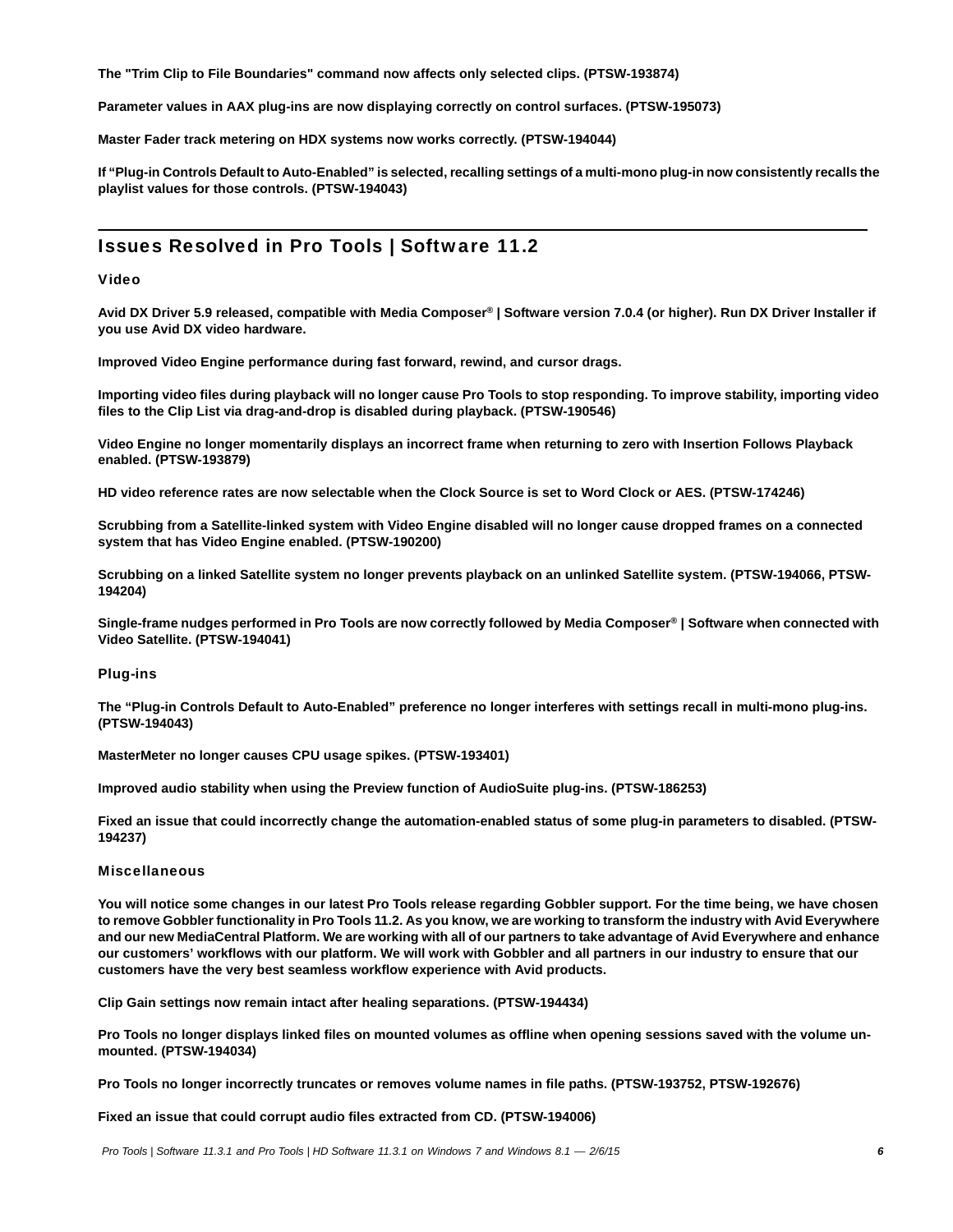**Virtual instruments no longer continue sustain after the transport has been stopped. (PTSW-192827)**

**Fixed a case where using Import Session Data with Elastic Audio-enabled tracks could cause Pro Tools to quit unexpectedly. (PTSW-191314)**

**Imported tracks are now ordered correctly when using Import Session Data. (PTSW-194382)**

**Pro Tools no longer quits unexpectedly when healing Clip Group separations. (PTSW-194222)**

**Fixed a case where Pro Tools would quit unexpectedly when performing Elastic Audio analysis while automatically re-linking files. (PTSW-194002)**

### Issues Resolved in Pro Tools | Software 11.1.3

#### Video

**Fixed several issues that could cause play/pause loop and missing codec errors with the Avid Video Engine. (PTSW-192437, UME-1037)**

**MXF AVC-Intra video can now be imported into Pro Tools. (PTSW-191562)**

**Fixed a case where the Video Engine was unable to create thumbnails for the video track. (UME-1038)**

**Fixed a case where Pro Tools would not engage in playback when video track is online. (PTSW-191953)**

**Video engine errors no longer occur if you are looping audio where there is no video file. (PTSW-190278)**

**Fixed an issue that could cause "There was a problem stopping Pro Tools" error. (UME-1011)**

**Pro Tools now selects the proper video format when opening legacy (pre- Pro Tools 11) sessions. (PTSW-191299)**

**Play Start Latency settings are now saved with the session. (PTSW-182391)**

**Fixed an issue where video clips with low frame-rates would play improperly when looping selections. (PTSW-190361)**

**Fixed an issue where Pro Tools would quit unexpectedly when looping video, if the in-point was not on a frame boundary. (PTSW-190579)**

**To prevent instability, the option to Disable Video Hardware is no longer available while the Pro Tools transport is active. (PTSW-183703)**

**Avid Video Engine no longer displays an error when playing a short loop where there is no video on the timeline. (PTSW-190278)**

**Fixed an issue that could lead to a dialog warning the user of missing thumbnails, preventing the session from playing back. (UME-1014)**

**Fixed an issue that could lead to a dialog warning the user of a missing codec. (PTSW-187153)**

#### Plug-ins

**Gain reduction meter no longer improperly shows 5dB reduction on Master Tracks when a session is opened. (PTSW-187240)**

**Improved reliability of plug-in bypass. (PTSW-191334)**

**Plug-in automation no longer breaks linked parameters when set to Touch. (PTSW-191139)**

**Fixed a rare case in which some plug-ins could not be inserted. (PTSW-189279)**

**Fixed unexpected behavior for plug-in auxiliary output channels > 128. (PTSW-190719)**

**Fixed a rare case where loading certain plug-in presets would cause Pro Tools to quit unexpectedly. (PTSW-192071, PTSW-186197)**

**Click II no longer changes timbre randomly. (PTSW-190101)**

 *Pro Tools | Software 11.3.1 and Pro Tools | HD Software 11.3.1 on Windows 7 and Windows 8.1*  $-$  *2/6/15* **7**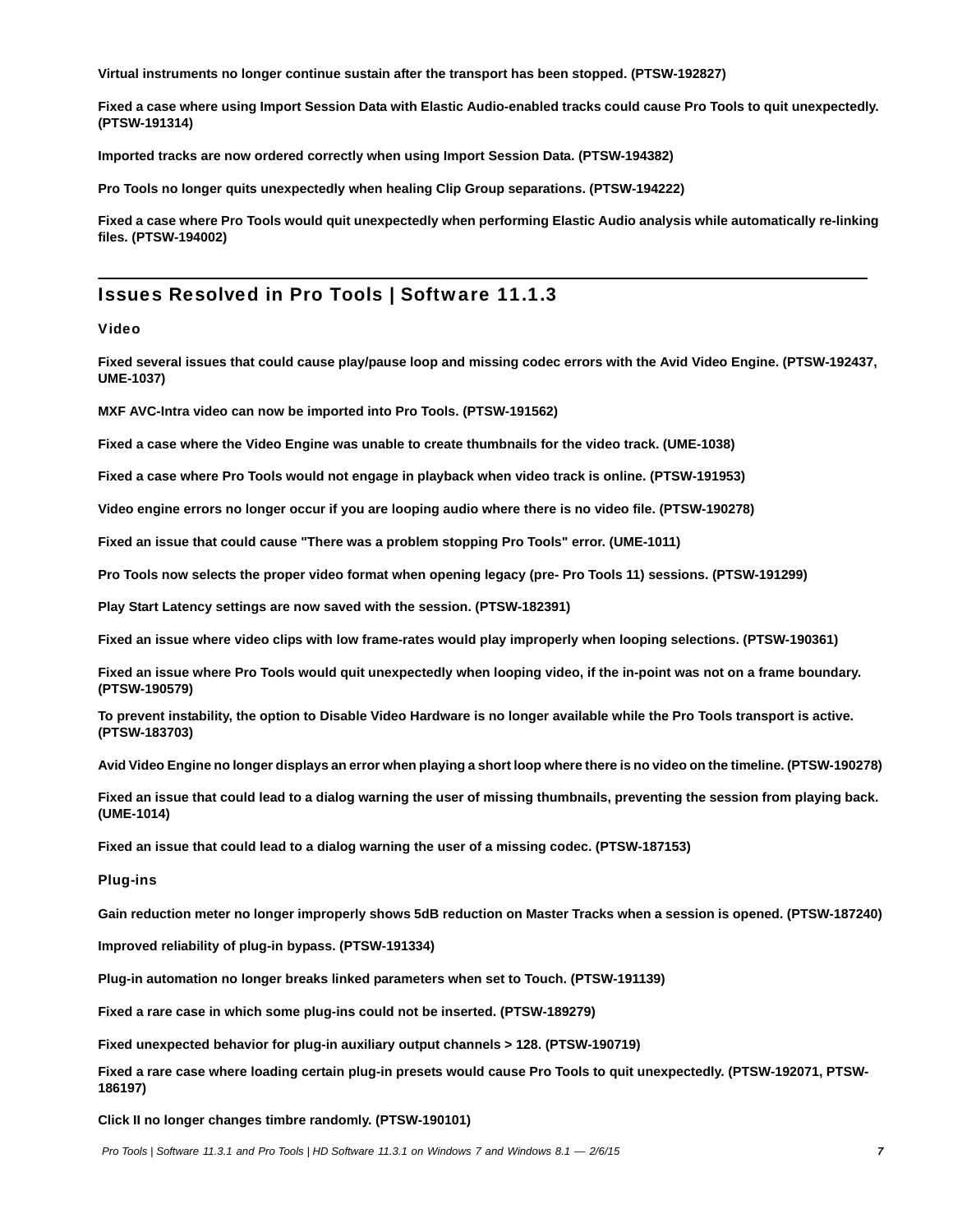**Master bypass automation data for some third-party plug-ins no longer becomes corrupted when copied between tracks. (PTSW-192282)**

Miscellaneous

**OpenSSL updated to 1.0.1g. (SoundCloud and Gobbler integration)**

**Track Punch no longer occasionally deletes clips off the timeline. (PTSW-186681)**

**Fixed an issue where Beat Detective's processes were slow when its window was in the foreground. (PTSW-184608)**

**Performing a Bounce to Disk with six or more bounce sources in a session on ISIS no longer crashes Pro Tools. (PTSW-191594)**

**Groove clipboard now properly propagates to the Event Operations Window. (PTSW-190367)**

**Fixed a case where the Volume Trim automation lane improperly reverts to Volume lane automation display after reopening a session. (PTSW-191760)**

**Attempting to Automate Pan Right on stereo tracks using the MC Pro joysticks in Touch automation no longer stops automation from writing. (PTSW-191983)**

**(Pro Tools|HD only) C|24 scribble strip automation features are now displayed properly when HD software is running without HD hardware. (PTSW-190882)**

**Fixed an issue that would cause Pro Tools to incorrectly display a looping playhead when online in Remote Mode. (PTSW-191125)**

**Soundmaster timecode no longer quickly jumps somewhere else before locking to start location. (PTSW-190112)**

**Pro Tools no longer displays an error when importing audio from mounted ISIS volumes using Interplay Access. (PTSW-191143)**

**Fixed an issue that would cause Pro Tools to display error messages in the I/O Setup for HD|MADI devices. (PTSW-190580)**

**Embedded OMF files will now relink properly. (PTSW-189884)**

**Fixed an issue that caused Session Data Exported as Text to sort improperly in other applications. (PTSW-189277)**

**Editing clip gain during playback no longer results in unpredictable level changes. (PTSW-192551, PTSW-192575)**

**Fast surround pans now play back smoothly. (PTSW-192146)**

**Steep level automation no longer plays back incorrectly on the first play pass after session open and on first play pass after writing automation (Pro Tools | HDX only). (PTSW-192502, PTSW-192316)**

**Fixed a case where stopping the transport while recording would create a gap at the end of a recording pass. (PTSW-192652)**

**Pro Tools no longer prevents scrolling of background windows when certain windows, like I/O setup, are open. (PTSW-187314)**

**Copy/Paste now works properly in counter fields, such as the Main Counter and Spot dialog. (PTSW-190682, PTSW-189258, PTSW-191012)**

**HEAT no longer silences when a native plug-in is instantiated in Insert J. (PTSW-186948)**

**Audio level is no longer unpredictable when editing clip gain with a mouse during playback. (PTSW-192551, PTSW-192575)**

**Steep volume automation no longer plays back incorrectly on first play pass after session open and on first play pass after writing automation (HDX only). (PTSW-192502, PTSW-192316)**

**Fixed a rare case in which overwriting the I/O Setup could cause an error when saving a project. (PTSW-192632)**

**Fixed a rare case in which Pro Tools would quit unexpectedly after stopping a Destructive Punch record pass. (PTSW-192573)**

**Fixed a case in which recording to an ISIS workspace would be delayed from 3-5 seconds. (PTSW-192333)**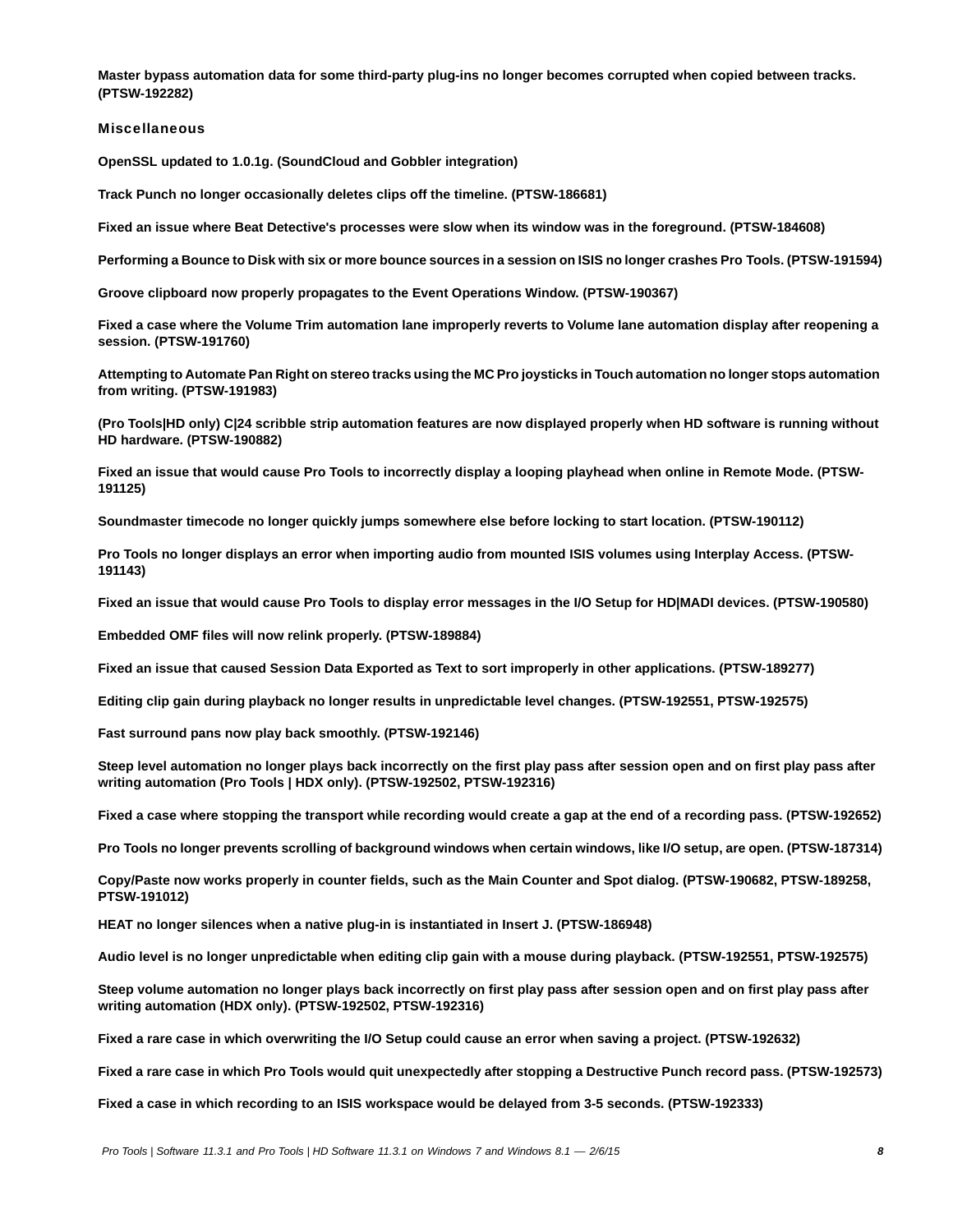**Trim automation no longer removes some downstream breakpoints. (PTSW-193101)**

**Pro Tools no longer quits unexpectedly when indexing volumes with bad UTF8 characters. (PTSW-193211)**

**Fixed a rare case where an invalid fade could be created adjacent to a crossfade, resulting in the clip being dropped from the timeline. (PTSW-185345)**

**Trim automation no longer delays the underlying written automation. (PTSW-186367)**

**Fixed a case where Clip Groups could be removed from the timeline when using key commands to cycle through the automation playlist view. (PTSW-146101)**

**Fixed an issue that would result in audio being erroneously played through the AFL/PFL path after an offline bounce. (PTSW-193306)**

**Fixed a case where pan automation would be removed when switching send channel counts with FMP enabled. (PTSW-193320)**

**HDX systems no longer display inaccurate metering on buses that pass more than 100 voices. (PTSW-192672)**

### Issues Resolved in Pro Tools | Software 11.1.2

**Fixed a case where some plug-ins could not be switched out of bypassed state. (PTSW-191334)**

**Automation now properly interacts with linked plug-in parameters. (PTSW-191139)**

**C|24 HD-specific features are now available when using Pro Tools HD with non-HD hardware. (PTSW-190882)**

**Automation thinning no longer occurs improperly to breakpoints outside the most recent pass. (PTSW-165583)**

**Pro Tools now correctly extracts audio from imported AAF files. (PTSW-182235)**

**When there are missing files in an open session, mounting a volume no longer causes the Relink dialog to open. (PTSW-191127)**

### Issues Resolved in Pro Tools | Software 11.1.1

**When vertically dragging a clip that shares a crossfade with an adjacent clip, the crossfade will now be converted to separate fades that preserve the sound of the original crossfade. (PTSW-173175)**

**Pro Tools now successfully imports AAF files originally exported from Steinberg Nuendo. (PTSW-190498)**

**When using ASIO applications with the Avid ASIO Driver with HDX or HD Native hardware, audio will not distort. (PTSW-190468)**

### Issues Resolved in Pro Tools | Software 11.1

For a list of issues resolved in Pro Tools 11.1, please see the following Knowledge Base article:

<http://avid.force.com/pkb/articles/troubleshooting/Issues-addressed-in-Pro-Tools-11-1>

### Known Issues

The following sections document known issues you may encounter when using Pro Tools 11 and Pro Tools HD 11, along with workarounds if they exist.

### General Pro Tools Issues

#### **The Edit and Mix windows cannot be scrolled while the Import Audio dialog is open and in the foreground. (PTSW-194730)**

Scrolling is disabled when any modal dialog that can access the OS is open. To avoid this issue, close the open dialog.

 *Pro Tools | Software 11.3.1 and Pro Tools | HD Software 11.3.1 on Windows 7 and Windows 8.1*  $-$  *2/6/15* **9**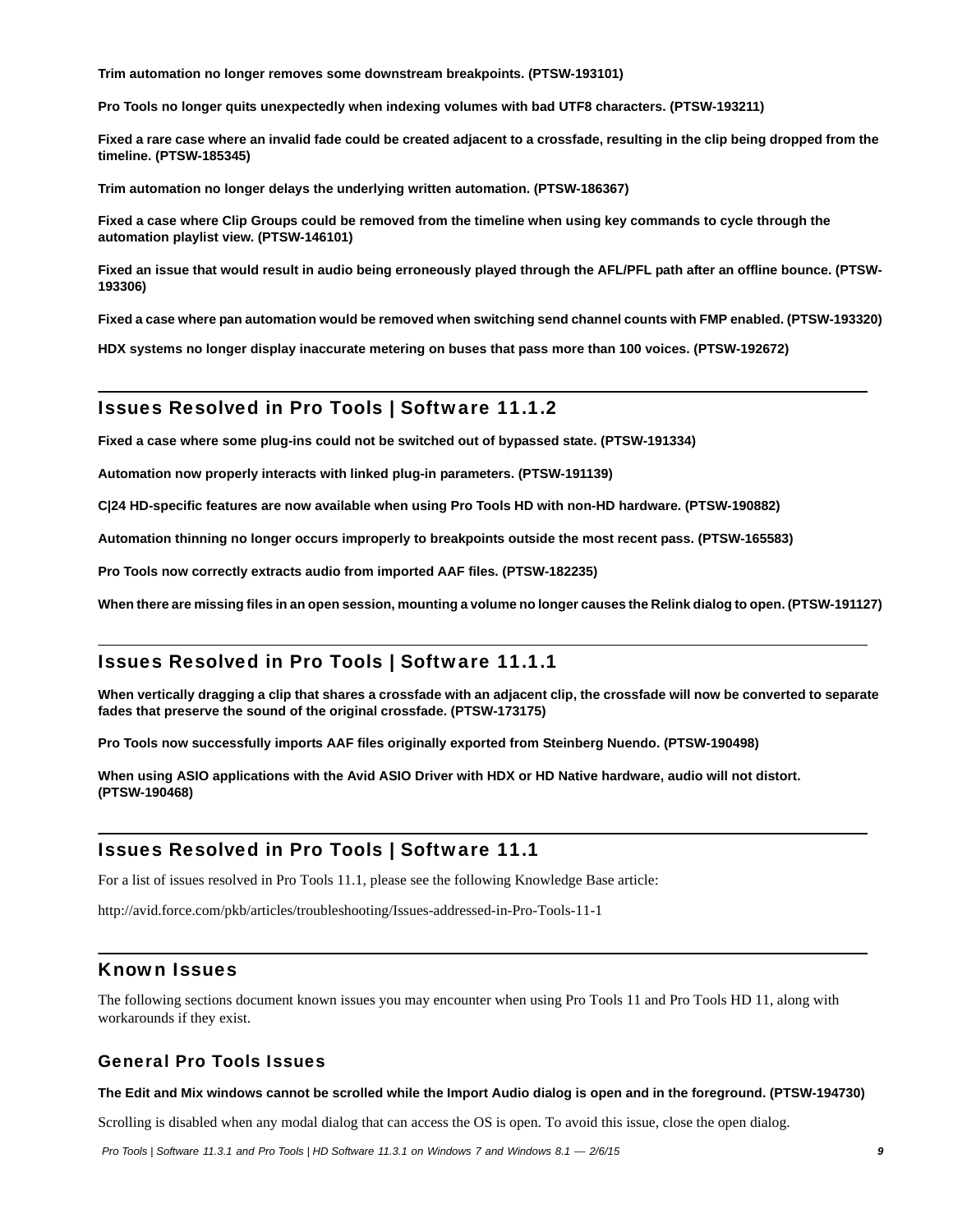#### **Importing an AAF from Pro Tools into Media Composer can result in incorrect files being linked due to matching tapename and timecode. (PTSW-194005)**

#### **Error messages are displayed while unzipping the downloaded Pro Tools installer zip file (PTSW-181403)**

While unzipping the downloaded Pro Tools installer .zip file, errors are displayed saying that certain files are missing. If you proceed and run the unzipped installer, then these files will be reported missing. To avoid this issue, move the downloaded .zip file to the root (top most) directory of a volume first (such as the C: drive), and then unzip.

#### **Clicking on a Pro Tools window that may be visible will not always bring Pro Tools to the foreground, especially if a process is running in Pro Tools (such as Bounce to Disk)**

If Pro Tools is not the foreground application, you can bring it to the foreground by doing one of the following:

- Click the Pro Tools icon in the Windows Taskbar.
- Press the Start+Tab keys to bring the Pro Tools application to the front.

#### **Pro Tools does not launch (58531)**

Pro Tools will not launch if hardware drivers are not installed or if there are no Inputs or Outputs set in the Control Panel for your audio interface. If Pro Tools does not launch, be sure the drivers for your audio interface were installed before Pro Tools installation. For M-Audio and some third-party interfaces, if the drivers are already installed, go to the Control Panel for your audio interface and make sure either the Analog or S/PDIF Inputs and Outputs are enabled.

#### **Pro Tools quits unexpectedly when manually moving clips with sections out of the session length bounds (PTSW-188679)**

Clips that are moved outside of the session bounds may cause Pro Tools to quit unexpectedly. To avoid this, adjust the Session Length setting (in the Session Setup window) to ensure that there is sufficient time for all material in the session.

#### **Pro Tools quits unexpectedly when importing video during playback (UME-960)**

Pro Tools may quit unexpectedly when importing video by drag and drop during playback. To avoid this issue, stop playback before importing video by drag and drop. Restart playback after the video has finished importing.

#### **Session templates retain I/O settings and some preferences, display settings, and window layouts (PTSW-47133)**

Pro Tools session templates retain the I/O settings and some of the preferences, display settings, and window layouts from the system on which the template was created. Consequently, new sessions based on a template restores several session properties from the original system. These properties are retained by Pro Tools until you change them or another session or template is opened that replaces them. This also means that if a new blank session is created after using a template, the properties from the template will be used for the new session.

The properties retained from templates include default track height, view settings, window size and position, and I/O Setup. You can update templates by making the desired changes, using the File > Save as Template command (be sure to select the "Install template in system" option), and then selecting the template you want to replace.

#### **Trying to load a session from an unmapped network drive results in the error: "Pro Tools application has stopped working" (PTSW-125913)**

When trying to load a session from an unmapped network drive, the error "Pro Tools Application has stopped working" will occur. To avoid this problem, be sure to map the network drive to a drive letter, set up the drive as transfer volume, and then open the session.

#### **Pro Tools does not play back immediately after importing a large and complex AAF sequence (UME-905)**

Importing a complex AAF sequence that contains many video files and edits may cause Pro Tools to be in a Play/Pause state after all files have finished linking. This may also happen when reopening the session. If you encounter this, stop the transport, wait 30 seconds, and then attempt playback again. To avoid this problem completely, you can bounce the video and re-import, or request that the video editor flatten the video upon export.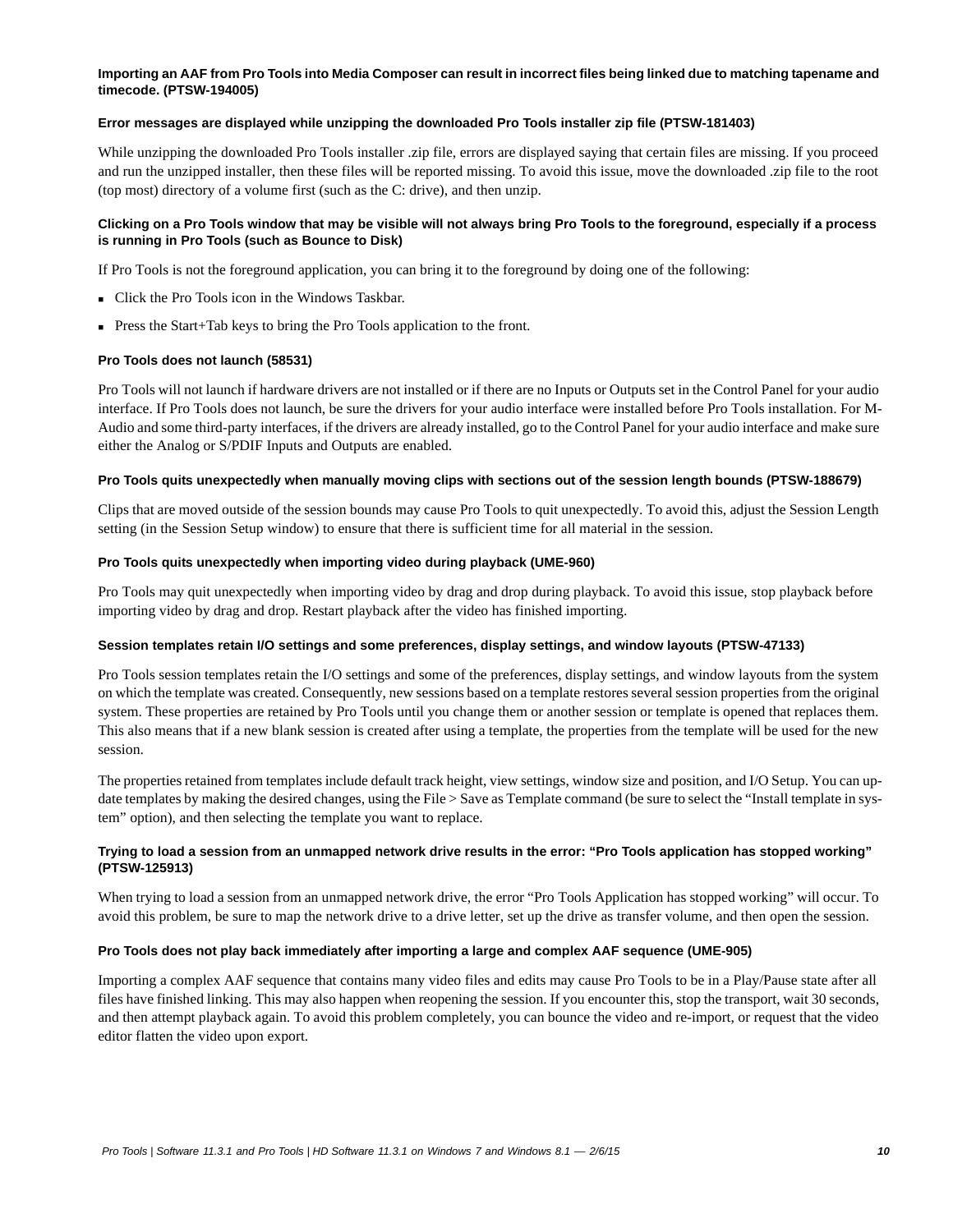#### **Windows 7 Systems do not support double-clicking to launch Pro Tools session or installer on external FireWire HFS+ drive (PTSW-35457)**

On Windows 7 systems, if the session or installer is located on an external FireWire HFS+ drive, you cannot double-click on it to launch the session or installer. To launch a Pro Tools session located on an HFS+ drive, launch Pro Tools first, and then use the Open Session command in the File menu to open your session. For Pro Tools installation, copy the installer onto an internal drive, and run the installer from there.

#### **Windows erroneously reports that Pro Tools has stopped responding**

Clicking on the splash screen while Pro Tools is launching can result in a Windows error stating that Pro Tools has stopped responding. Pro Tools is actually still loading normally and will finish launching if you just don't do anything or if you click "Wait for the Program to Respond."

#### **Automation is replaced instead of overlaid when using Adjust Session Start Time to Match Source Start Time when importing session data (PTSW-149273)**

Automation can sometimes be replaced instead of overlaid when using Adjust Session Start Time to Match Source Start Time when importing session data. This issue may occur if the source session start time (of the session being imported) is earlier than the current session start time. This issue can be avoided if you instead import the session data from the session with the later start time into the session with the earlier start time. You must also not enable the Adjust Session Start Time to Match Source Start Time option, and select Maintain Absolute when prompted.

#### **Start+L launches the Switch Admin User prompt instead of nudging cursor to the left (PTSW-17100)**

Start+L Key launches the Switch Admin User prompt instead of nudging the cursor to the left. As a workaround, enable Keyboard Focus (A...Z) and use the L key.

#### **Scrubbing audio is offset by the overall system delay when Automatic Delay Compensation is enabled (PTSW-150138)**

With Automation Delay Compensation enabled, when scrubbing audio the output is offset by the overall system delay (displayed in the Session Setup Window). Large system delays cause a noticeable offset. To avoid this issue, you can disable Automatic Delay Compensation when you want to scrub audio for editing.

#### **DestructivePunch may not behave correctly when using Automatic Delay Compensation (PTSW-157282)**

When using the Maximum amount of Delay Compensation, DestructivePunch may not behave correctly. To avoid this issue, do not use DestructivePunch with system delays over 4,096 samples at 48 kHz, 8,192 samples at 96 kHz, or 16,384 samples at 192 kHz.

#### **Audio clips on tick-based tracks do not play at the correct tempo after opening a Reason song with a different tempo (PTSW-34086)**

Audio clips on tick-based tracks do not play at the correct tempo after opening a Reason song with a tempo that is different from the one in your session. To correct this, make any tempo change via the Conductor track or the Manual Tempo input and the clips will play back correctly.

#### **Cannot run Reason or Record as ReWire clients if they have not first been launched and set up as a standalone application (PTSW-133070)**

Reason and Record need to be launched and setup as a stand-alone applications before running them as a ReWire clients with Pro Tools. Do the following:

- Launch Reason or Record in stand-alone mode and follow the on-screen instructions.
- Quit Reason or Record.
- Launch Pro Tools and insert Reason or Record as a ReWire plug-in on an audio, Auxiliary Input, or Instrument track.

#### **Cannot drag and drop media files from the Desktop to Pro Tools (Windows 8 Only) (PTSW-181311)**

If UAC is enabled on Windows 8, dragging and dropping media files from the Desktop is disallowed. To avoid this issue, disable UAC.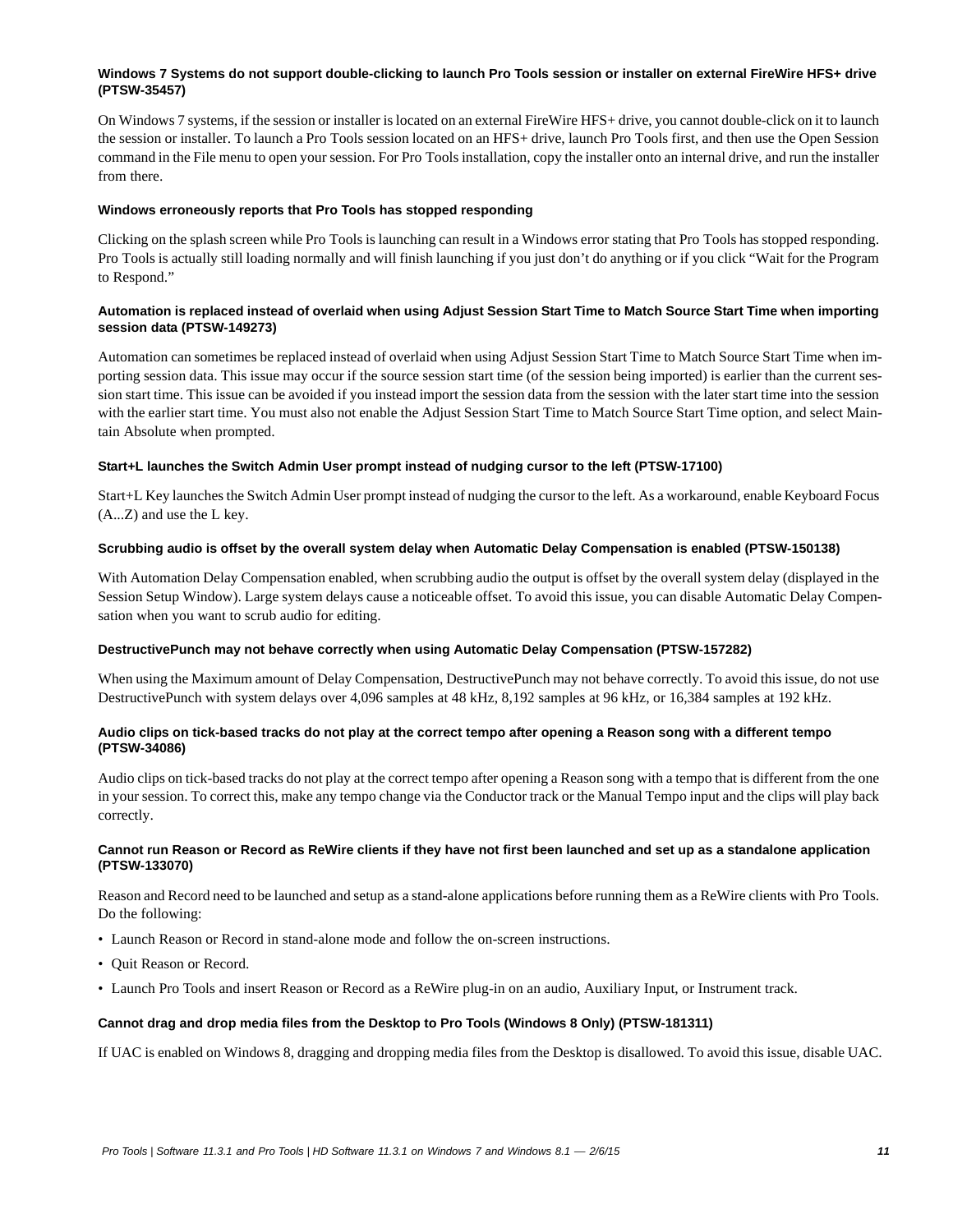#### **When importing audio from a network share, "file is unreadable" or other errors occur (PTSW-149570)**

When importing an audio file from a network share using the Import Audio dialog or a direct shortcut to the share, Pro Tools may display an error such as "The audio file is unreadable by Pro Tools" or "The mp3 cannot be imported because QuickTime is not installed," even though QuickTime is installed on the system. If this occurs, map a drive letter to the network share and use the drive letter in the Import Audio dialog to navigate to the audio file.

#### **Importing MP3 or MP4 files without QuickTime installed (PTSW-61863)**

If Pro Tools has been run on a system on which QuickTime was not present, but then QuickTime is installed later, there is the possibility that Pro Tools has indexed QuickTime files as "Unknown." These files will remain as unknown even after QuickTime has been installed. If this occurs, either delete DigiBase Database files and try again, or navigate in the browser to any "Unknown" QT file and select "Update Database for Selected."

Conversely, if Pro Tools has been run on a system with QuickTime present, but then QuickTime is uninstalled, there is the possibility that QuickTime files have been indexed as known audio file types that can no longer be understood by Pro Tools since QuickTime is now absent. If this occurs, delete all database files and try again.

#### **Issues with Kensington mouse and drivers**

The following may occur when using a Kensington mouse with Pro Tools:

- Alt key sticks when Zooming (61823)
- Stuck Shift Key (62376)
- Stuck Control Key (61830, 62066, 61980, 61988, 62348, and 62559).

To clear stuck keys, press them again. If problems continue, try removing the Kensington drivers.

#### **Error message "Could Not Complete Your Request because the System Cannot Find the File Specified (2)" (# 50454 and # 50457)**

This message can appear while logged into a non-administrative account and doing either of the following:

- Performing destructive AudioSuite processing
- Locking files in the Workspace browser

This is possibly because the audio file has read-only permissions. In order to correct this, you must be able to log into an administrative account in Windows and change the permissions of the audio file so you have full read and write access to the audio file. If you do not have administrative access of the computer, then you must either contact the administrator of the computer to resolve this problem, or use the File > Save Copy In command to create a copy of the session with all of its audio files.

#### **Groove Templates (43997)**

Pro Tools will be unable to retrieve custom Groove Templates that are saved in an incorrect directory. Groove Templates should be saved only within the "Grooves" folder.

#### **Clip Groups can be dragged to tracks in Playlist view even though Clip Groups are not supported in Playlist view (PTSW-152707)**

It is possible to drag a clip group to a track in Playlist view even though clip groups are not supported in Playlist view. Normally, when switching to Playlist view from another track view, any clip groups on that track are automatically ungrouped. While clip groups dragged to tracks in Playlist view may appear to work properly, it is recommended that you ungroup them while in Playlist view to ensure proper behavior.

#### **Importing tracks with Import Session Data clears the Undo queue (51775)**

It is documented in the Pro Tools Reference Guide that importing tracks through Import Session Data clears the Undo queue. More specifically, the Undo queue gets cleared when Main Playlist Option is set to "Import - Replace existing playlists." The Undo queue does not get cleared if the option is set to "Import - Overlay new on existing playlists" or "Do Not Import."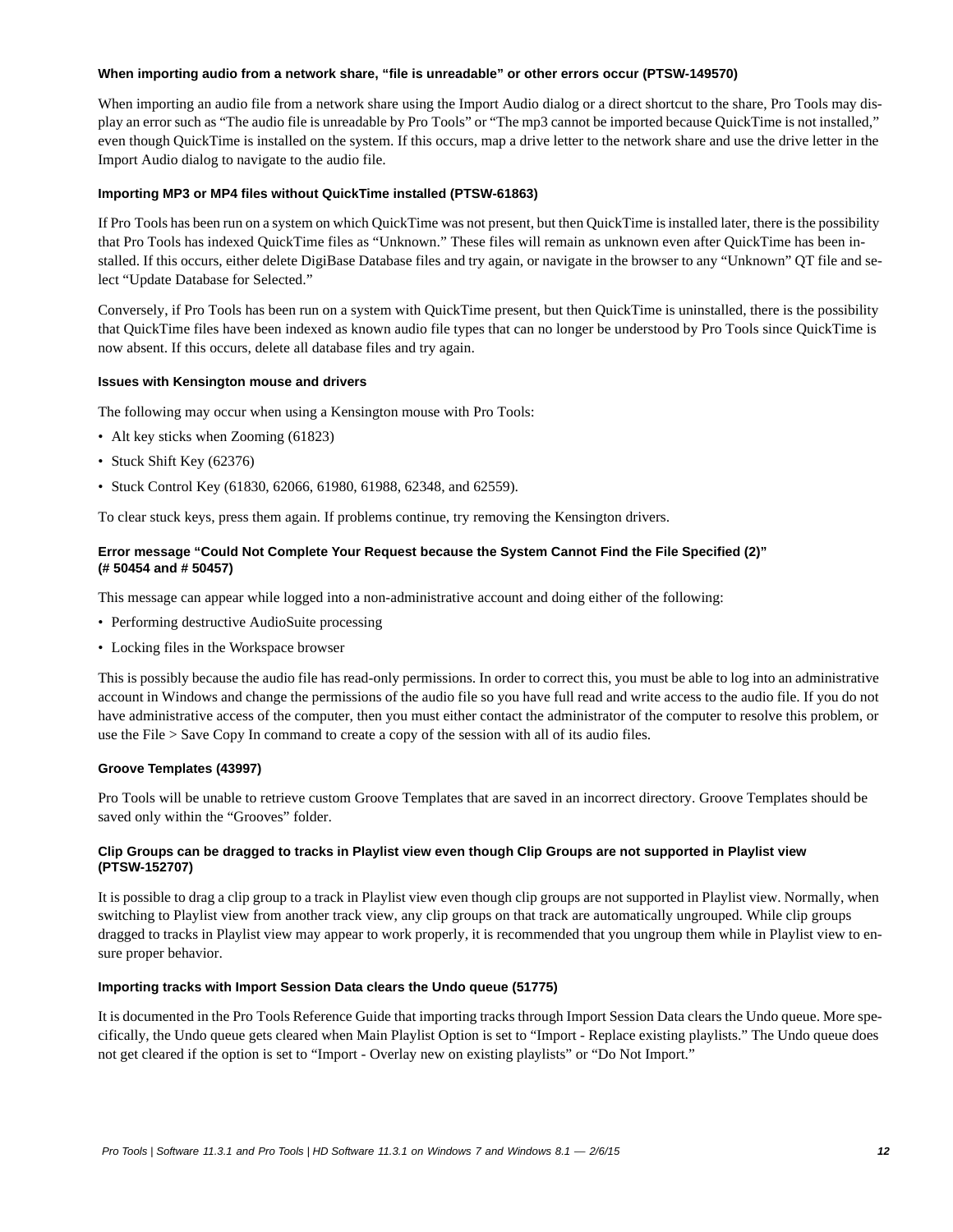#### **Unrendered mix and match AAFs will not properly import (PTSW-181825)**

If the error "A video file and its associated clips were removed because its timecode rate is incompatible with the project type" appears, it is likely that your AAF contains unrendered mix and match video. To avoid this, render mix and match AAFs from Media Composer before or during export.

#### **AAF files that contain AMA-linked audio cannot be imported (PTSW-182322)**

Pro Tools cannot import AAF files that contain AMA-linked audio files. AMA-linked audio must be imported or transcoded in Media Composer before the AAF is exported.

#### **With the Pro Tools Web browser, links to external sites do not work as expected (PTSW-145325)**

In the Pro Tools Web browser, navigating to external sites using links from Avid web pages (such as links to social networks like Facebook and LinkedIn) may not work as expected. For the sake of security, the Pro Tools Web browser is restricted to *avid.com* pages. If you want to browse sites other than *avid.com*, or share *avid.com* pages with friends, use the Launch Page in External Browser feature to view the page in your default Web browser and navigate from there.

#### **If you sign into Gobbler after launching Pro Tools, it may be necessary to retry the connection to Gobbler (PTSW-174742, PTSW-175516)**

If you launch and sign into Gobbler after you have already launched Pro Tools, when you try to connect to Gobbler (by choosing the Setup > Connect to Gobbler or File > Send To > Gobbler commands, or by using the Share With Gobbler option in the Bounce To Disk or Export Selected dialogs), you may need to click Connect more than once to make the connection to Gobbler. To avoid this issue, launch and sign into Gobbler before launching Pro Tools.

#### **When Bouncing to Disk or Bouncing to QuickTime, the Bounce hangs if the file name contains an illegal character-such as ":" or "ü" (PTSW-183327)**

To avoid this issue, do not use non-standard characters for bounced file names.

#### **Clip names appear incorrect after selecting Field Recorder channel matches, or expanding to new tracks. (PTSW-136012)**

This can occur if the file name of a Field Recorder channel match contains a hyphen followed by a number greater than zero. Pro Tools names new clips by incrementing the number after the hyphen. If a field recorder file is already named in this way (such as "Filename-01"), then new clips created by selecting a Field Recorder channel match or by expanding a track may have names different from the parent file. To avoid this situation, avoid using hyphens in Field Recorder file names.

#### **Field Recorder matches appear offset after AudioSuite rendering if the session timecode rate does not match the file timecode rate (PTSW-152147)**

If a portion of a file has been rendered with an AudioSuite plug-in, an offset can occur when expanding field recorder matches in cases where the session timecode rate does not match the timecode rate of the audio file. To avoid this issue, you can either render the whole file with AudioSuite (rather than only a portion of the file), or use Whole File mode when rendering AudioSuite processing.

#### **External Field Recorder matches do not show up after an initial index pass (PTSW-180659)**

If external field recorder matches do not show up on a field recorder track after the initial index pass, save and reopen the session.

# I/O Setup

#### **I/O Setup files can be saved with illegal characters when Enforce Mac/PC Compatibility option is not enabled (60730)**

When importing I/O Setup files (.pio files) from Mac sessions that were not saved with the Enable Mac/PC Compatibility option enabled, files that have illegal characters are not converted successfully—illegal characters do not get replaced with an underscore.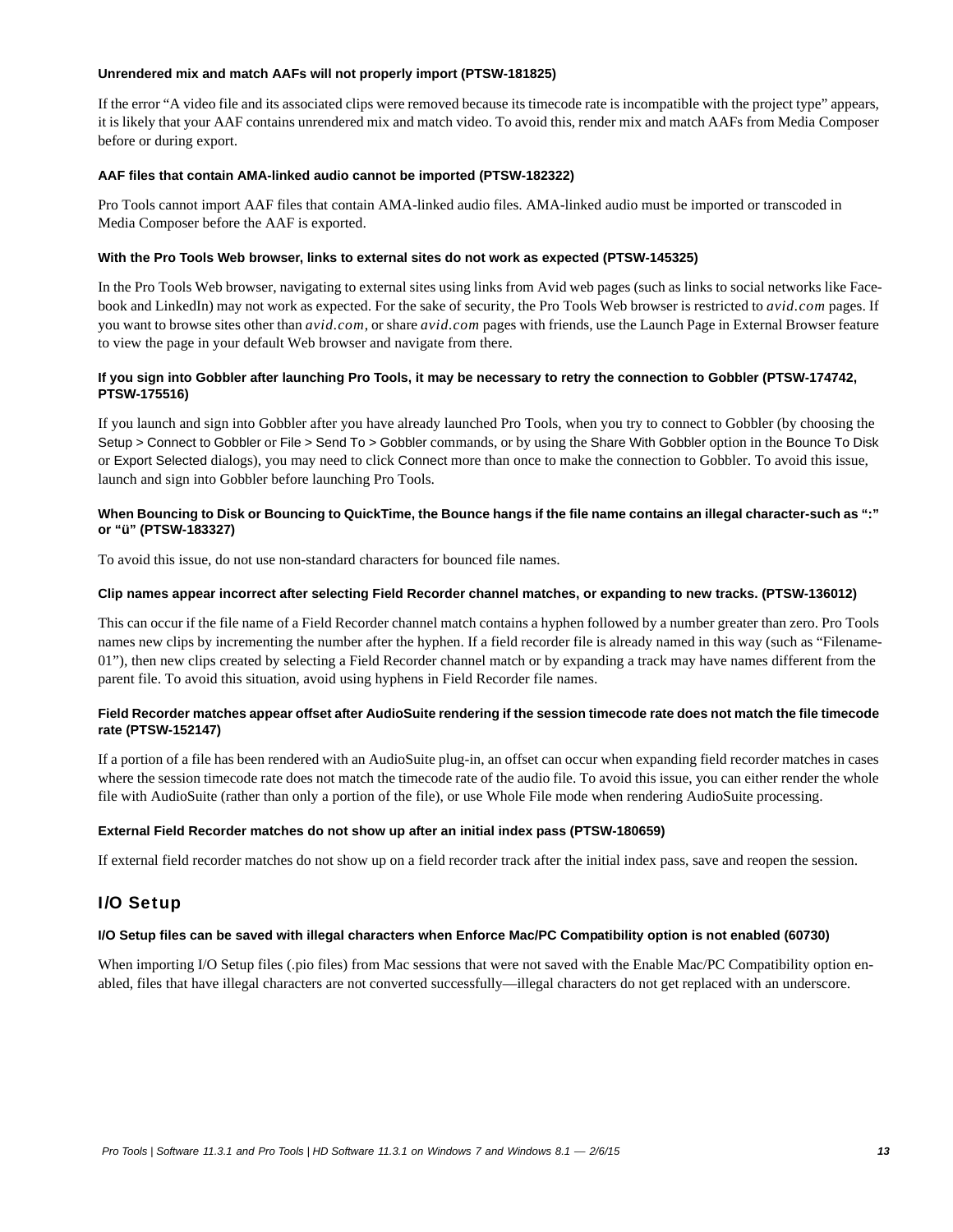#### **Master Faders assigned to mapped output busses function only on that specific bus, not for the output channel as a whole (PTSW-127517)**

Because a Master Fader works on a bus, not on an output path or output channel, there may be certain configurations in which the level sent to the physical I/O is not reflected on any meters in the Pro Tools application. If the configuration includes overlapping output paths or has multiple busses assigned to a single output path, the overall signal level from these combined sources (including any clipping indication) will only be displayed on the interface itself. You can avoid using multiple output paths or output busses simultaneously by routing your sources to a single mapped output bus and assign a Master Fader to that.

#### **Overlapping outputs are not supported for AFL/PFL (PTSW-128167)**

While Pro Tools I/O Setup lets you select overlapping outputs for AFL/PFL monitoring, overlapping outputs are not supported for AFL/PFL monitoring. For example, if paths A 3–4 overlap the main path A 1–2, even though you can select paths A 3–4 for AFL/PFL monitoring, you won't hear anything when monitoring AFL/PFL on paths A 3–4. You can avoid this problem by using non-overlapping paths for AFL/PFL monitoring.

#### **I/O Settings Pane appears inactive after editing video track during play (PTSW-183106)**

If you edit video during playback, the I/O Setting pane for the Video track appears inactive during playback, preventing you from opening the track's Output Setting tab. To access I/O settings for the track, stop playback.

## File and Disk Management

#### **Auto-saving with external hard drives that have little free space can result in data loss (PTSW-32639)**

When recording to hard drives that do not have much free space available and when the Auto-Save preference is turned on, it is possible to completely fill your record drives, and cause data loss. While this occurrence is rare, it can also result in external drives that will fall offline and not be able to used on the Windows system. It is recommend that you do not allow your record drives to become completely full, and that you manually back up your projects on a regular basis.

#### **Pro Tools unable to relink to audio files and fade files that have illegal characters when Enforce Mac/PC Compatibility is not enabled (PTSW-57355)**

A Pro Tools session is unable to relink to audio files and fades that have illegal characters if the session was copied without the Enable Mac/PC Compatibility option enabled. The workaround is to open the DigiBase Project Browser and manually relink each file by Unique ID.

#### **Importing interleaved BWF files exported from Pro Tools 10 and higher into Pro Tools 9.0.x (and lower) may cause Pro Tools to quit unexpectedly (PTSW-151579)**

When exporting any greater-than-stereo multichannel interleaved WAV (BWF) files other than 5.1 from Pro Tools 10 and higher, and then importing them into Pro Tools 9.x or lower, Pro Tools quits unexpectedly. To avoid this problem, export audio files for import into lower versions of Pro Tools in another file format (such as AIFF or multi-mono).

#### **Unable to open Mac sessions from Workspace if illegal characters in session name were converted to underscore symbols (PTSW-52463)**

You will not be able to open a Mac session from the Workspace if the session name contains illegal characters that were converted to underscores. The workaround is to open the session using the File > Open command.

#### **Multiple files with the same name do not relink properly when Save Copy In command is used with Preserve Folder Hierarchy option (PTSW-28069)**

When saving a session copy with Preserve Folder Hierarchy checked, files with the same name may not relink properly when using Manual Relink. When opening the session copy, use Automatically Relink to locate the correct files. If the session has already been opened using Manual Relink and some files are still offline, select Relink Offline in the Project Browser to manually relink the remaining files.

#### **Missing files when opening a session created by a lower version of Pro Tools (37572)**

When opening some sessions created by a lower version of Pro Tools, some files may be missing. You should be able to relink these files in the Relink window by Name and Duration. In some cases Match Format may not result in found links.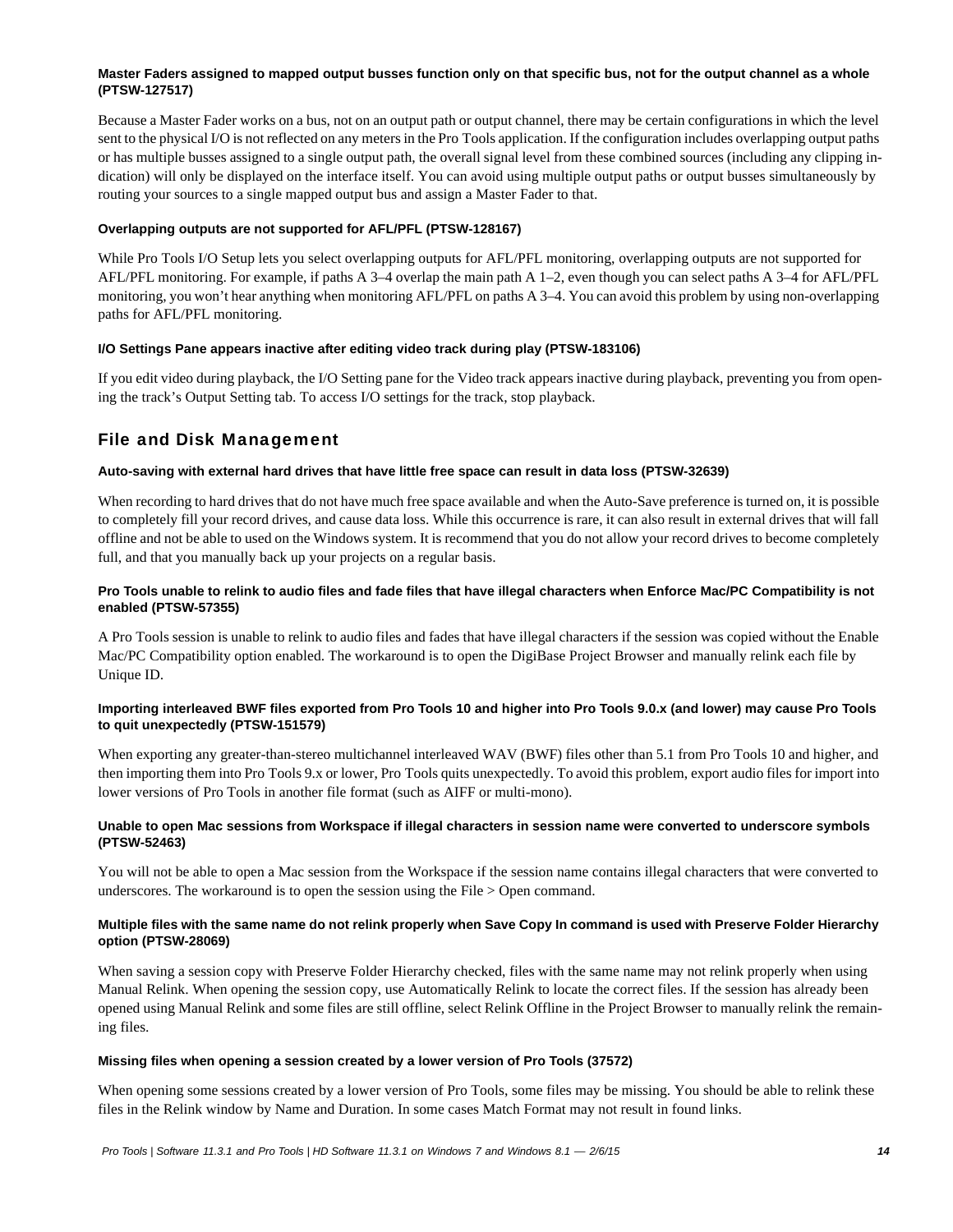#### **After Relinking files the Relink window does not retain its "revealed/open" status (PTSW-178130)**

Although the checkbox remains selected, the reveal status of volumes is not retained if the Relink window is automatically reopened. Be sure to reveal the volumes so that the enabled checkboxes are visible in order to reliably relink to missing files.

#### **"Access Violation" on playback of read-only sessions**

Pressing play in a session recently restored from CD-ROM may result in a dialog stating "Access Violation." This happens if the session (and its audio files) are marked with the Read-Only flag. If you do not know how to remove the Read-Only flag from your files, please consult Windows Help.

#### **Unable to create a session when navigating through the Windows 7 Libraries directory (PTSW-133266)**

When creating a session in Pro Tools, if you navigate to the location where you want to save the session through the Windows 7 Libraries directory path, you will be unable to create the session. To avoid this problem, navigate to the location where you want to save the session through another directory path, such as Drive:\Users\User Name\My Documents\... .

#### **When relinking audio files, mismatched channel widths are not found (PTSW-189868)**

When relinking audio files, it is possible to link files with different channel widths. This is not a supported workflow and may have unpredictable results. Ensure that the channel width of linked files match the channel widths of clips in the session to avoid this issue.

# Elastic Audio

#### **When opening legacy sessions (Pro Tools 9 and lower) in Pro Tools 10 and higher, any rendered Elastic Audio clips are automatically re-rendered (PTSW-139989)**

Rendered Elastic Audio clips created in legacy sessions need to be re-rendered for use in Pro Tools 10 and higher. Re-render of these files occurs automatically when the session is opened in Pro Tools 10 and higher.

#### **Fades on Elastic Audio-enabled tracks may not regenerate when opening sessions created with Pro Tools 10 and higher in Pro Tools 9.0.x (PTSW-152949)**

When saving a copy of a Pro Tools 10 or higher session to v7-v9 and opening the copy in Pro Tools 9.x, some fades might not be regenerated even if you select the option to re-generate fades without searching. If this happens, closing and re-opening the session causes the missing fades to regenerate.

#### **Maintaining phase coherency with Elastic Audio pitch processing (PTSW-20602)**

When there is Elastic Audio Pitch processing enabled on a track, switching from Polyphonic, Rhythmic, or X-Form to Monophonic or Varispeed can disrupt phase coherency. To preserve phase coherency in this case, be sure to clear all Elastic Audio Pitch processing from the track before switching to the Monophonic or Varispeed algorithm.

#### **Drift in an audio file may occur when using Elastic Audio and the Monophonic or X-Form algorithms (PTSW-33768)**

Drift in an audio clip may occur when using elastic audio depending on how much the clips is expanded or compressed when using the Monophonic algorithm. If you are using elastic audio with material that contains transient information in it that you would like to keep from drifting, you should use the Polyphonic or Rhythmic algorithms.

#### **Displayed timebase is incorrect after importing Elastic Audio tracks (PTSW-46897)**

The incorrect timebase is displayed after importing Elastic Audio tracks to existing tracks with opposite timebase. You will need to manually select the correct timebase for the affected tracks.

#### **Elastic Audio clips on Playlist lanes are not rendered (PTSW-47311)**

In Playlists View, any Elastic Audio clips on Playlist lanes are not rendered (waveform is "off-line") when changing the track's Elastic Audio processing from Real-Time to Rendered. Using the object grabber to select any off-line clips, promoting them to the main playlist or copying and pasting the clips in place will render using the selected Elastic Audio algorithm.

#### **Cannot import Elastic Audio tracks with the Consolidate From Source Media option (PTSW-33894)**

Use Copy from Source Media to import Elastic Audio tracks.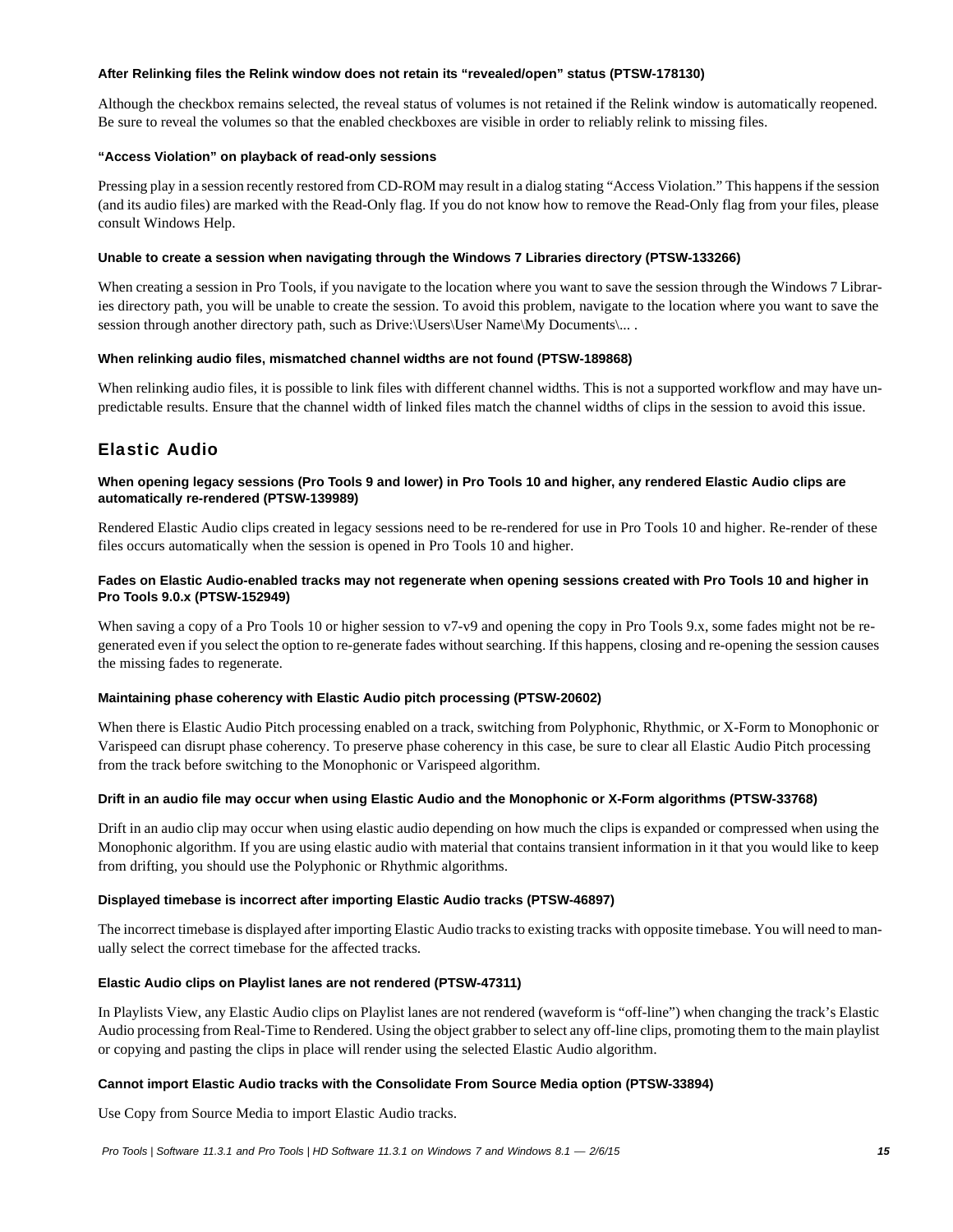## MIDI

#### **Versions of Sibelius lower than 7.5 do not launch when using the Send to Sibelius command (PTSW-24193, SIB-164)**

When you first install any of the supported Sibelius packages (Sibelius, Sibelius First, or Sibelius Student), the Send to Sibelius command in Pro Tools will return a false error stating that Sibelius is not installed in the system. To avoid this problem, launch Sibelius manually and create a score document. This will only needs to be done once, after which the Send to Sibelius command should function properly.

#### **When using Import Session Data on a MIDI track with Real-Time Properties enabled and set to using diatonic transposition, transposition is based on the first key signature in the session only (PTSW-49297)**

When importing session data from a session that includes multiple key signatures and a MIDI or Instrument track with the "Transpose in Key" Real-Time property enabled, the transposition will be based only on the first key in the session. This can be corrected by toggling the Real-Time Properties off and on, at which point the diatonic transposition will be correct for each key.

#### **Unavailable MIDI input paths for MIDI and Instrument tracks are not indicated (PTSW-46839)**

The device or path name for MIDI Input on MIDI and Instrument tracks is not italicized and grayed out when opening a session on a system where the device or path are not actually present.

# Plug-Ins

*For known issues about specific plug-ins, see the Audio Plug-ins Read Me.*

### **AudioSuite and Clip Groups (PTSW-57457)**

AudioSuite plug-ins handle Clip Groups in the Clip List slightly differently than audio files. With audio files, an AudioSuite process can be applied to all copies of a unique audio file which appear in your session by selecting your target as Clip List in the AudioSuite plugin window and selecting Use in Playlist. However, if your target is set to Clip List in the AudioSuite plug-in window while you have a Clip Group selected, Pro Tools does not recognize the Clip Group as processable audio and will present a No Audio was Selected error. This is because a clip group is not treated as audio until it is actually used in a track.

To apply an AudioSuite process to all copies of a Clip Group in a session at once, do the following:

- **1** Select the Clip Group to be processed.
- **2** From the Clip List menu, select Ungroup All. All elements of the group will remain selected.
- **3** Perform AudioSuite processing.
- **4** From the Clip List menu, select Regroup.
- **5** When prompted, select Modify to apply the AudioSuite Process to all copies of the Clip Group in the session, or Copy to apply it only to the selected Clip Group.

#### **Plug-In Find and Relink with file types not supported by Pro Tools (111704)**

Find and Relink will not be triggered by plug-ins in situations where plug-ins are missing links to file types that are not natively supported by Pro Tools (such as REX files). To have full Plug-in Find and Relink support, the file types used by plug-ins must also be supported by Pro Tools.

#### **MIDI outputs to some software synthesizer plug-ins are italicized in cross-platform sessions (PTSW-33965)**

With some software synthesizers, MIDI output ports show up italicized when opening a session on a different computer platform than the session was created on until you re-assign the outputs.

### HDX Systems

#### **Pro Tools does not play back when an invalid sync source is selected on SYNC HD (Word Clock or AES/EBU) (PTSW-156651)**

When attempting to initiate playback, playback will fail if a SYNC HD is connected to an HDX card and an Avid audio interface with no connections to either the word clock or AES/EBU ports. Ensure that the clock is set to a working clock source to resolve this issue.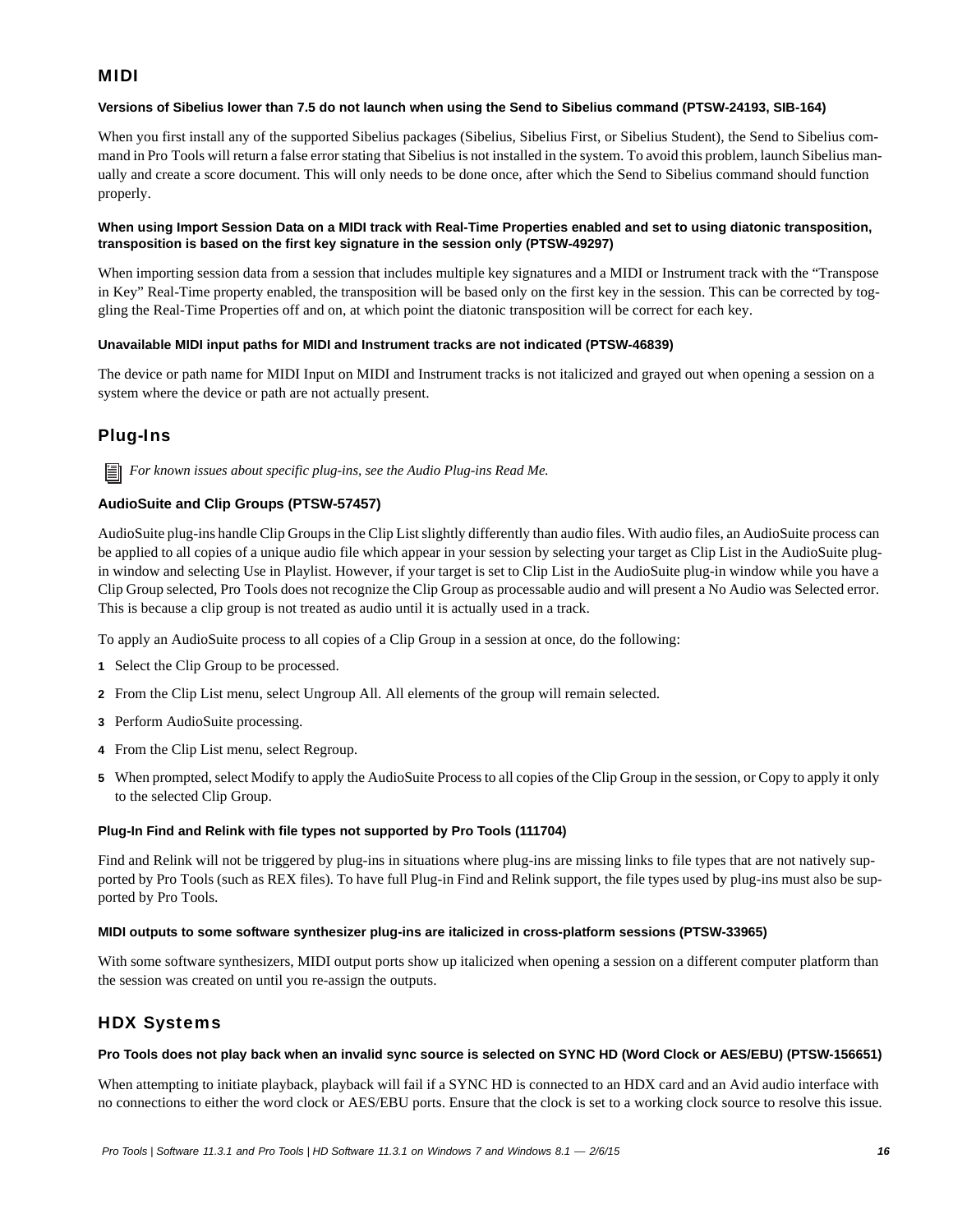#### **In Avid DigiTest, the reported slot number may not correspond to the physical slot number in the computer (PTSW-155373)**

In Avid DigiTest, the slot number reported for HDX cards starts from 0 on up. For example, "Slot 1" does not necessarily correlate to the first physical slot in the machine. If you have an HDX card that is having problems, match the Serial Number ID on the back of the card with the Serial Number ID displayed on the Slot Info page in Avid DigiTest.

#### **Audio stops in certain circumstances with multi-card HDX systems (PTSW-158701 and PTSW-157600)**

Signal routing issues are known to occur with HDX systems on HP Z800 Workstations. To resolve these issues, run HP Performance Advisor software after installing Pro Tools, and load the Avid optimized settings.

#### **Corrupted audio when bus recording (signal inverts every 8 samples) (PTSW-158063)**

HP Z800 workstations can drop samples while recording when an HDX card is present in PCIe Slot #3 (connected to the Southbridge). This recording problem is resolved by updating the HP Z800 to the latest BIOS (3.54). Use the HP Performance advisor to update your machine before or after installing your HDX card(s).

### HD Native Systems

#### **Audible pops and clicks when changing buffer sizes (PTSW-125715)**

Pops and clicks may occur when changing the Hardware Buffer Size (H/W Buffer Size) in the Playback Engine dialog while monitoring live audio through HD Native hardware. Avid recommends not changing the Hardware Buffer Size while monitoring live audio to avoid this problem. If you must change the Hardware Buffer Size while monitoring live audio, be sure to lower the monitoring volume to avoid any possible damage to your speakers.

### Control Surfaces

#### **Inserts appear on unexpected OLEDs with Artist Series controllers (EUCON-3505)**

In Pro Tools 11.3.1, changes were made for almost all Avid plug-in page tables. These changes improve the way plug-in parameters are mapped to S6 knob modules and also add new functionality to Sel/In switches. Due to this change, you may notice some plug-in parameters are reordered for Artist Series, S3 surfaces, and MC Control when entering the Inserts knob set.

#### **Trim Scrub and Trim Shuttle don't work on clips with fades (PTSW-46911)**

If a clip has fades, Trim Scrub and Trim Shuttle don't work when trying to trim using a control surface. To work around this problem, remove any fades on the clip, then execute the Trim Scrub or Trim Shuttle, and then restore the fades.

#### **Used HW output path indication (PTSW-17559)**

In Assign Matrix, Insert mode the used HW output path will not have amber background indicating that it's already assigned after switching to a different insert on the same track.

#### **Color indication on plug-in controls in Learn mode (PTSW-18480)**

When a plug-in is in Learn mode and the track with this plug-in is not focused on the main ICON unit, all automation LEDs in the plug-in window will be red if the track is in one of auto write modes. This conflicts with red color indication on the plug-in control, which is armed for mapping. The workaround is to set the track with plug-ins to Read automation mode.

#### **Send/Pan mode on D-Command for Sends F–J (PTSW-50046)**

In Pro Tools 7.3 and higher, if you save a session on D-Command which is in Send/Pan mode for Sends F-J, the session will open in previous versions of Pro Tools with the channel fader controlling that Send level, as if in Flip mode. To avoid this, open the same session in Pro Tools 7.4, take the session out of Send/Pan mode, and re-save the session.

#### **SignalTools meter ballistics on control surfaces (PTSW-52799)**

SignalTools RMS, VU, BBC, Nordic and DIN meters will display inaccurate decay times when viewed on a control surface. Unaffected types are Peak, VENUE, and Peak + RMS, which only reports the Peak meter to the control surface. The attack times of the affected meters are not affected, only the decay times. All meter types display accurately in the plug-in window.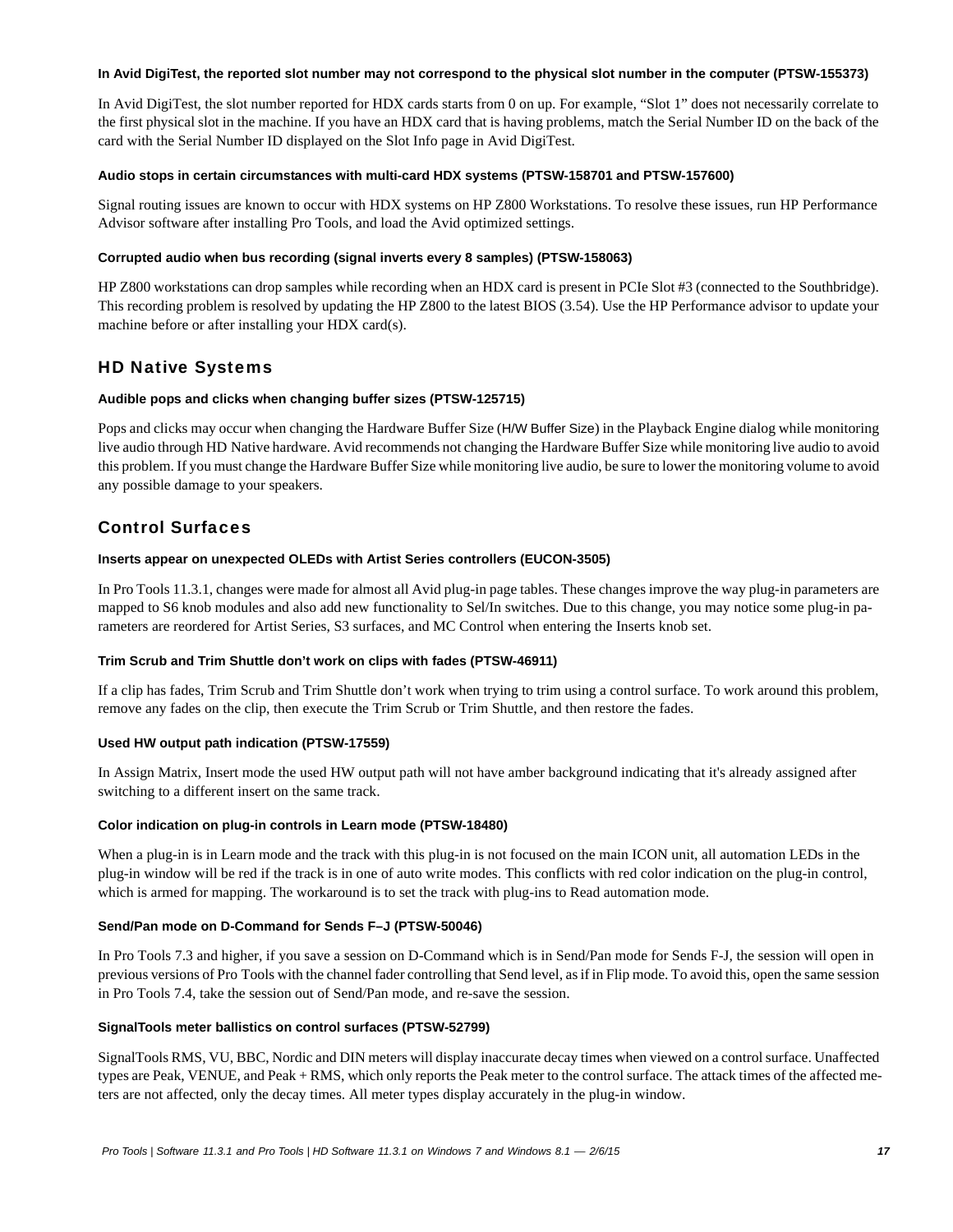#### **Channel Strip plug-in Expander/Gate meters appear in the Compressor/Limiter meter instead of in the Expander/Gate meter in D-Control Dynamics section (Main Unit) (PTSW-150897)**

The Avid Channel Strip plug-in uses shared meters for Expander/Gate and Compressor/Limiter processing. Because of this, both Expander/Gate and Compressor/Limiter metering appear only in the Compressor/Limiter meter in D-Control Dynamics Section (Main Unit).

#### **Pro Tools transport must be stopped when recalibrating ICON faders (PTSW-54678)**

The transport in Pro Tools must be stopped when recalibrating faders on D-Command and D-Control. If one or more faders need calibration do the following: Stop playback, enter Utility mode, press TEST, press FADER, and press RECAL. After recalibrating faders. exit Utility mode.

#### **The Edit and Mix windows do not follow banking on EUCON control surfaces (PTSW-133466)**

When the Edit Window Follows Bank Selection and/or the Mix Window Follows Bank Selection preferences are enabled in Pro Tools (Setup > Preferences > Mixing), after banking your EUCON controller, neither the Edit nor Mix window scroll to follow. You will have to manually change the view of the Edit or Mix windows to see the tracks that correspond to the EUCON controller if they are off screen.

### Video

#### **High CPU usage with video playback set to Pillarbox/Letterbox versus stretched video (UME-946/UME-971)**

If the height and width dimensions of your picture do not match the aspect ratio of the video window, by default, the picture will be stretched to match the video window. To maintain the native aspect ratio of the picture, Right-click in the video window and select Pillarbox/Letterbox. This setting scales the picture to the largest possible size while maintaining its native aspect ratio.

#### **Playback of QuickTime video in Pro Tools may stutter or drop frames**

When monitoring QuickTime playback in the Pro Tools Video Window on the computer screen, the video image may stutter or drop frames. To improve results with QuickTime playback, try any of the following:

- Disable Continuous Scrolling.
- Close unnecessary UI windows.
- Try using the DNxHD codec.
- A second Pro Tools, Media Composer, or Symphony DX Video Satellite option offers guaranteed performance for Avid video playback with a primary HDX or HD Native system.

#### **Unsupported QuickTime video formats (PTSW-52140, PTSW-52155, PTSW-52157)**

Several video formats supported in QuickTime are not supported in Pro Tools. These include .DivX, .flc, .m4v and .3gp format movies. Attempting to import these will generate errors or will fail to import.

#### **QuickTime files that contain multiple CODECs may not import (UME-835)**

If the Pro Tools tells you that a file cannot be imported because it may be unsupported, check to see if the file contains more than one CODEC. This can be done by opening the file in QuickTime player and examining the file properties. QuickTime files that contain more than one CODEC are not officially supported for import into Pro Tools.

#### **Closing the QuickTime window during session playback may result in –9092 errors that stop playback (PTSW-162502)**

To avoid this issue, try increasing the number of CPU Cores available for Pro Tools processing and/or raise the H/W Buffer Size in the Pro Tools Playback Engine dialog.

#### **"Error reading video in the QuickTime files" when importing some MPEG 1 and 2 video files in Pro Tools (PTSW-178017)**

Some MPEG1 and MPEG2 files cannot be opened by Avid applications, including Pro Tools. Transcode these files to one of our primary CODEC such as DNxHD or AppleProRes for use in Pro Tools to avoid this issue.

#### **MPEG-1 and MPEG-2 video freezes at edit points (79182)**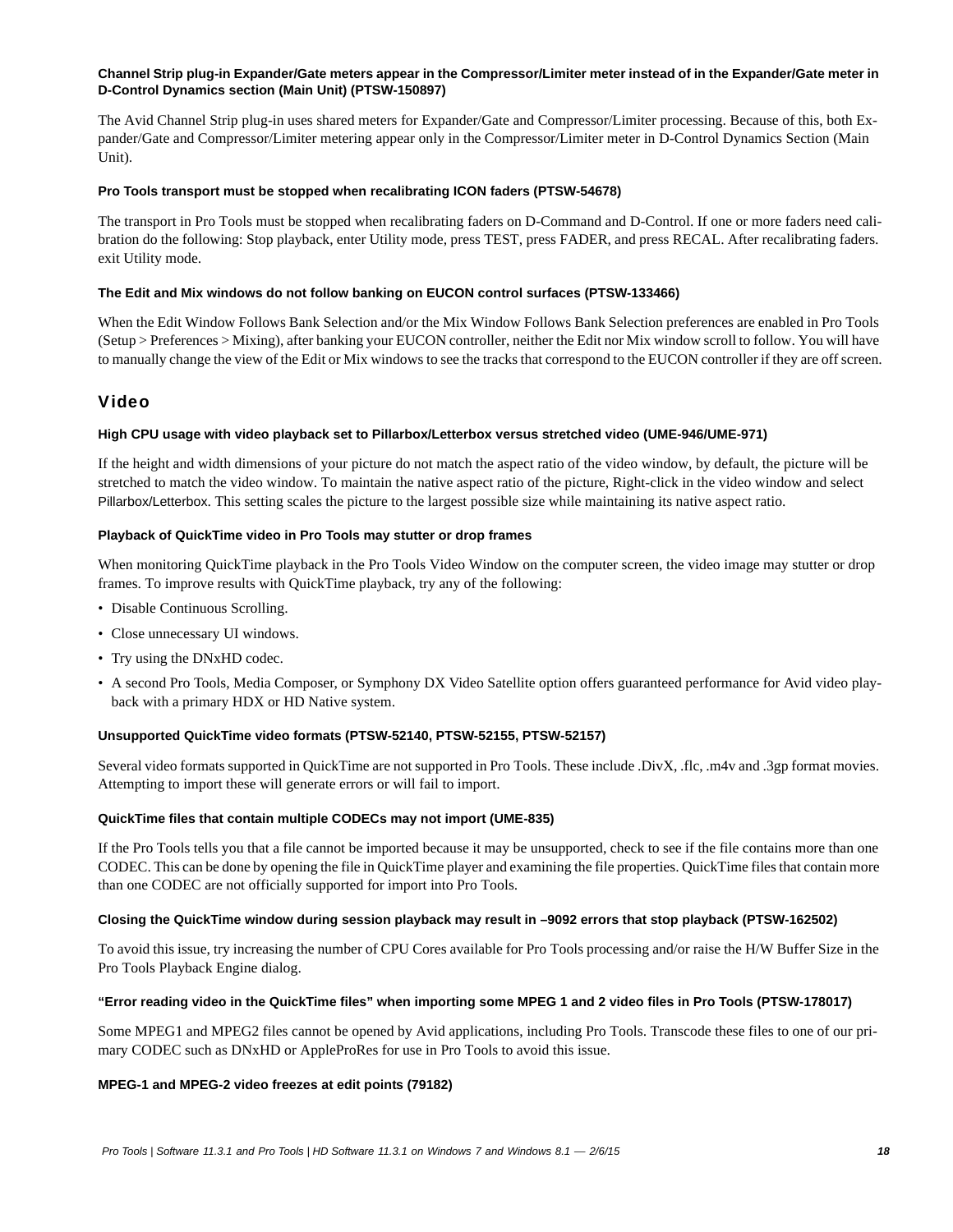Editing MPEG-1 & MPEG-2 video is not officially supported. If you experience this problem, try switching playback to the Video window, or convert the movie to a supported format using a 3rd party application. Removing the audio from an MPEG-1 or MPEG-2 movie with a 3rd party application may also fix the problem.

#### **3G2 file extension is not supported for video import (PTSW-178015)**

Pro Tools 11 provides support for the .3GP file type extension for video import. These are video files often created on mobile phones. The second generation of this format uses the file extension of .3G2. Files with the .3G2 file extension will be filtered out as unavailable for video import. These .3G2 files may be available for import if their file extension manually changed to .3GP. If the files remain unavailable for import after changing their extension, they will need to be converted to an explicitly supported format such as DNxHD or AppleProRes for use in Pro Tools.

#### **Audio and video will not stay in sync when using ASIO4ALL (PTSW-179261)**

When ASIO4ALL is selected as the Pro Tools Playback Engine, video may drift out of sync and even drop frames. To avoid this, use a supported Avid audio interface.

#### **Video pull factor may become invalid when video hardware is enabled (PTSW-180554)**

If a software video pull factor of 0.1% is set while video hardware is disabled, enabling the video hardware may create an illegal pull setting. Video hardware only supports 0.1% pull ups at 24pPAL rates, and 0.1% pull downs at 25pPAL rates. If the pull rate is set to 0.1% at any other rate while video hardware is enabled, manually select an available option from the pull menu, which may be "none."

#### **The Project Type does not change to reflect the new project rate after a pull factor is applied to video (PTSW-179896)**

When video is pulled, the Project Type selector does not change to match the resulting project rate. This is because the fundamental rate of the project does not change. The Avid Video Engine continues to reference the fundamental rate while applying the selected pull factor.

#### **Media Composer 6.5 Video Satellite not seen by Pro Tools (PTSW-183505)**

Media Composer 6.5 does not appear as a Video Satellite when used with Pro Tools 11. A Media Composer 6.5.x patch is required to run Media Composer with Pro Tools 11 in this configuration. Visit *www.avid.com* for Media Composer 6.5 updates.

#### **Video may not stay in sync when video hardware is attached and Pro Tools is locked to an external clock (PTSW-178722)**

If both Pro Tools and an attached video peripheral are each resolved to an external clock, but the clock is not derived from the same source, video will not stay in sync. An example of this would be if the video peripheral is locked to black burst, and the audio peripheral is locked to an audio clock not derived from the same video black burst, such as SPDIF. In this scenario, setting the video peripheral to lock to its own internal clock will allow Pro Tools to compensate for video drift over time.

### Third-Party Video Peripherals

The following issues may occur with third-party video hardware. Please contact your hardware vendor for support.

 In some cases, video will not stay in sync over time if the video peripheral is not, or cannot, lock to video reference. If you experience this, a workaround is to set the Pro Tools clock to internal. This will cause the video peripheral to slew overtime and stay in sync with Pro Tools. (THPV-2)

 With some peripherals video playback will be one frame out of sync with Pro Tools audio. To compensate for this, choose Setup > Video Sync Offset and enter a 1 frame offset. (THPV-9)

 Some video peripherals will lose AV Sync when playback is attempted from a 9-pin controller when linked with other Pro Tools or Media Composer Satellites. To avoid this issue, attach the 9-pin controller to a Pro Tools Satellite that does not have a third-party video peripheral attached. (THPV-11)

 With some video peripherals, the video output will be scrambled when video is not loaded in Pro Tools, or when the video peripheral is disabled. (THPV-13)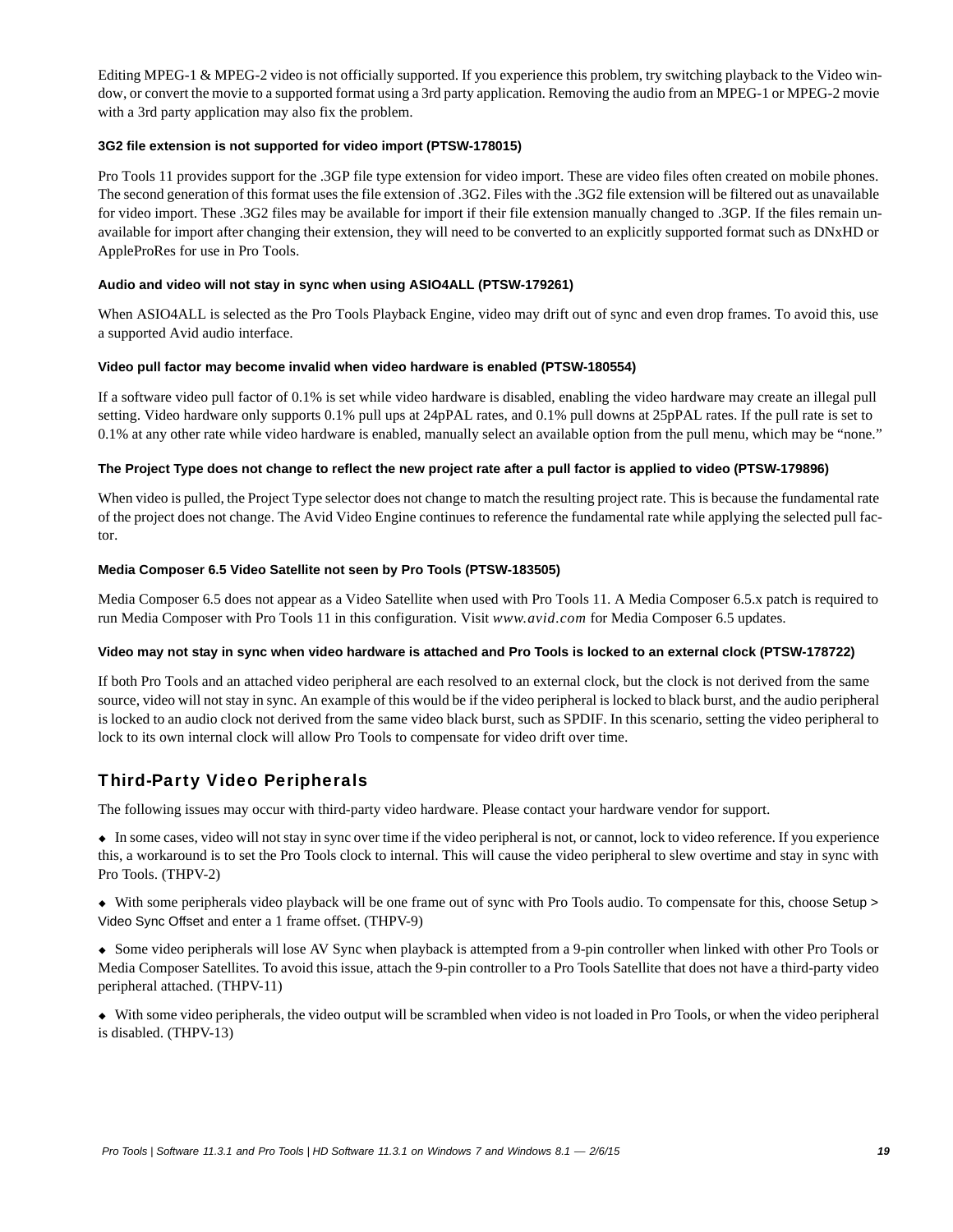# Synchronization and Machine Control

#### **Recording with serial timecode (PTSW-63013, PTSW-60432)**

Occasionally, it is possible for the Tascam DA-98 servo lock bit behavior to cause Pro Tools to think the DA-98 is servo locked before it actually is. This could cause a synchronization offset when Pro Tools locked to serial timecode generated from a DA-98. Pro Tools will now handle these cases, but if you experience this problem, try increasing the amount of frames to 10 in the "Delay before locking to Timecode" preference.

#### **The "Machine Cues Intelligently" preference should not be used with non-linear decks (46200)**

Pro Tools overshoots and posts an "Error Cueing Machine" dialog if the Machine Cues Intelligently preference is checked when using non-linear playback devices.

# Video Satellite

#### **Pro Tools and Media Composer Video Satellite Quit Unexpectedly when Disconnecting an Additional Pro Tools System During Playback (PTSW-23142)**

When multiple Pro Tools systems are connected via Satellite Link in conjunction with a Video Satellite, always stop playback before disconnecting any of the systems.

#### **"Pro Tools Cannot Currently Play" Error (Item # UDevC00116083)**

In a Video Satellite configuration, when the system is sitting idle, Media Composer may post the dialog, "Pro Tools cannot currently play, is online with Machine Control, or is in Transport = Remote Mode. Please resolve the issue with the Pro Tools system and try again." To avoid this problem, link the Video Satellite from the Pro Tools Administrator system rather than from Media Composer.

#### **Media Composer Video Satellite cannot be enabled when Pro Tools is co-installed on the same computer (UME-956)**

When Media Composer and Pro Tools are co-installed on the same computer, that system cannot be used as a Video Satellite. To use the computer as a Video Satellite, uninstall Pro Tools and re-install Media Composer.

#### **23.976 or 24 fps Sequence Start Time Ending In Digits Other than ":00" Causes Time Code Offset**

Media Composer uses NTSC or PAL time code when setting the sequence start time regardless of the format selected by the user for display. When you are working on a video satellite project at 23.976 or 24 fps, a Media Composer sequence with a start time that ends in a value other than :*00* causes an offset between Pro Tools and Media Composer at the session start. For example, the start time 45:02:10:15 (ending in *:15*) would cause an offset, but the start time 45:02:10:00 (ending in :*00*) would not.

As a workaround, always set your Media Composer sequence start time to a time code value ending in *00*.

#### **Cueing from Media Composer in a 720p Project Causes 1-Frame Offset (Item # 98460)**

In 720p projects, Media Composer counts at 50 or 60 (59.94) progressive fps—depending on the project type—while Pro Tools counts at 25 or 29.97 frames per second. When you cue a sequence from the video satellite in a 720p project, the Pro Tools edit cursor can be offset by as much as one frame.

As a workaround, cue and play back from Pro Tools when working with a 720p project in a video satellite system. This ensures that the two applications are always in sync. It is not possible to cue to odd 50 or 60 frame boundaries (for example, frame 47) from Pro Tools.

#### **Audio and video may drift out of sync In Satellite Mode in certain conditions (Items # UDevC00090064, UDevC00090078, UDevC00088666, UDevC00089437, UDevC00087542)**

When operating in Satellite mode, audio and video output from Media Composer may drift out of sync by as much as one frame in any of the following conditions:

- When viewing video full screen in 1394 mode. This is due to the difference between the monitor's refresh rate and the video reference rate.
- When the Edit Play Rate of the video differs from the frame rate of the video reference signal. (For example, this occurs with a 24p NTSC project with 23.976 Edit Play Rate and NTSC reference signal.)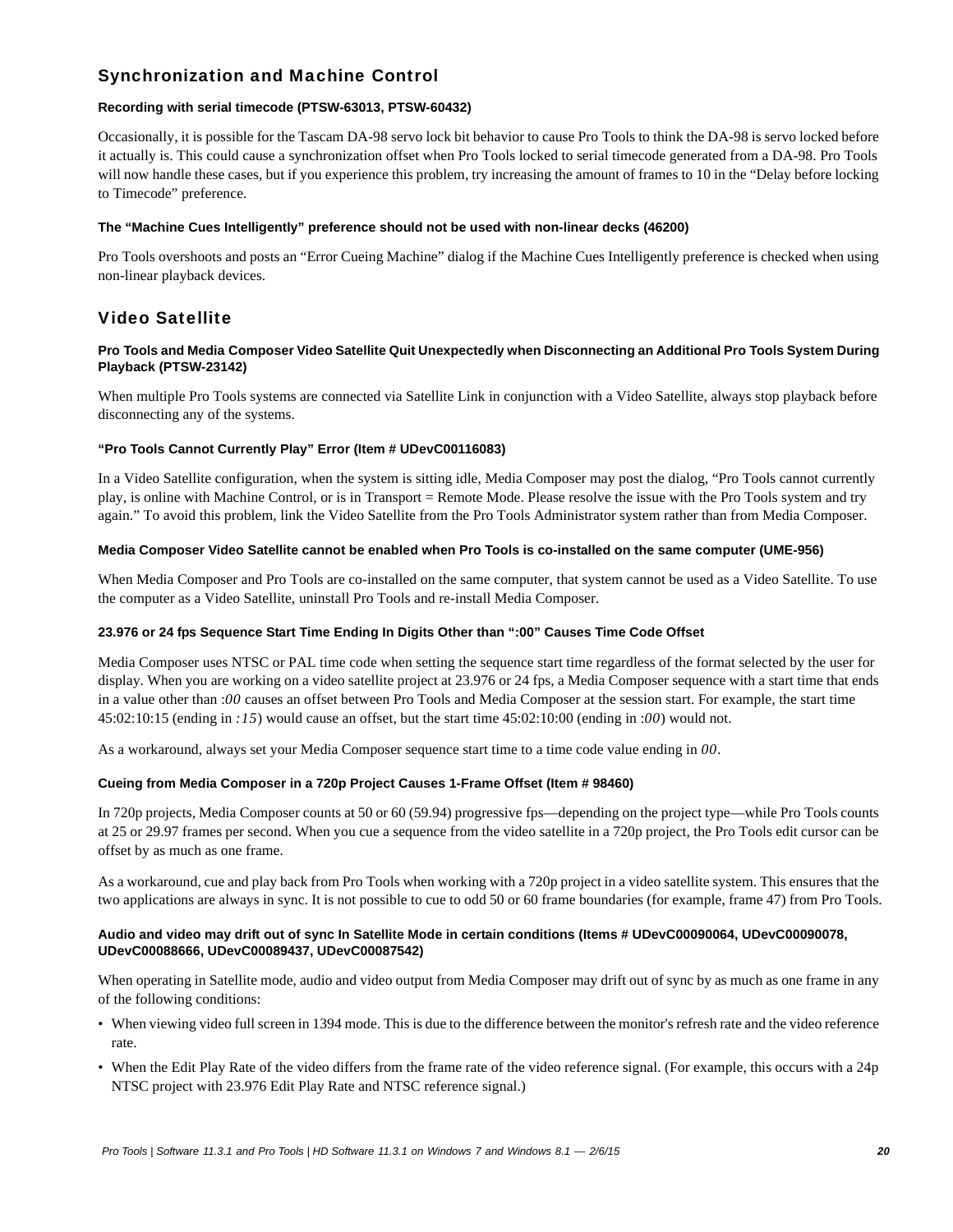• When looping a selection that is not aligned to video frame boundaries in Pro Tools. As a workaround, make your selection in Pro Tools using Grid mode with the Grid value set to 1-frame increments—especially when it is necessary to loop several times without stopping.

# Avid Interplay

#### **Unable connect to Interplay server by entering its IP address (PTSW-173106)**

With Interplay Access 2.7, when importing a sequence from Avid Interplay into Pro Tools, if you try to connect to an Interplay server by entering its IP address, an error message is displayed and the connection fails. To connect to the Interplay server, enter its server name instead of its IP Address. Note that this issue has been corrected with Avid Interplay version 3.0.5.

# General Localization

#### **Relinking using MacDrive Version 6 to open sessions from other platform (PTSW-63606)**

MacDrive version 6 strips the extensions off of files in "Normal Use" mode - you need to use "Backup/File Transfer" mode to avoid having the extensions stripped off. However, "Backup/File Transfer" doesn't work well with multibyte characters, as "International Use" does. "International Use" also strips the extensions, so you either have to not use multibyte characters, or have the trouble with stripping extensions. These used to be separate options in MacDrive 5, but in 6 you can't get one without the other. To get around the stripping extensions, you can do a Relink by ID only, and have it search through all the files to match them up - this is the only workaround.

#### **AAF/OMF sequences with non-English characters import with garbled clip names or won't relink (PTSW-33569, PTSW-99570, PTSW-33826)**

If an AAF/OMF sequence containing files or clip names with non-English characters is exported from a Mac-based Pro Tools 7.3.1 system (or lower), it may not import correctly into Avid Media Composer, or Pro Tools 7.4 and higher systems on Windows or Mac. Conversely, AAF/OMF sequences with non-English characters exported from any Pro Tools 7.4 or higher system (or higher) may not import correctly into a Mac-based Pro Tools 7.3.1 (or lower) system. To relink the files, select "Manually Find and Relink," then deselect all options except "Find by file ID." Clip names may appear garbled.

#### **Inconsistent MIDI performance on Dutch OS with English Pro Tools (59608)**

When running the English version of Pro Tools on Dutch OS, MIDI output can slow down with extended use.

# Known Issues with Audio Interfaces

#### **Avid DigiTest firmware updates appear to freeze when DigiTest is not the front-most application (PTSW-138994)**

When clicking outside the Avid DigiTest window, the Graphical User Interface (GUI) may appear to freeze. However, the firmware update will complete successfully. If you encounter this issue, please wait for the firmware upgrade to finish. You will know that the firmware update completed successfully when the GUI becomes responsive again.

#### **When switching audio interfaces, some devices may fail to load proper drivers with the Found New Hardware wizard (PTSW-28118)**

When switching audio interfaces, the Found New Hardware Wizard will sometimes properly identify the device, but then fail to install the needed drivers. If this happens, with the new device connected, go to Add or Remove Programs in the Windows Control Panel, choose the audio interface, select Change, and run a "Repair" install. The driver installation should complete with the Found New Hardware Wizard.

#### **Changing sample rates during a session can cause session to play at a faster or slower speed (56697)**

Changing Sample Rate during a session from the Control Panel for your audio interface can cause the audio to playback at the incorrect speed. Consequently, the data could be unrecoverable afterwards. Before creating a session, set the Sample Rate in the Control Panel for your audio interface and do not make changes thereafter.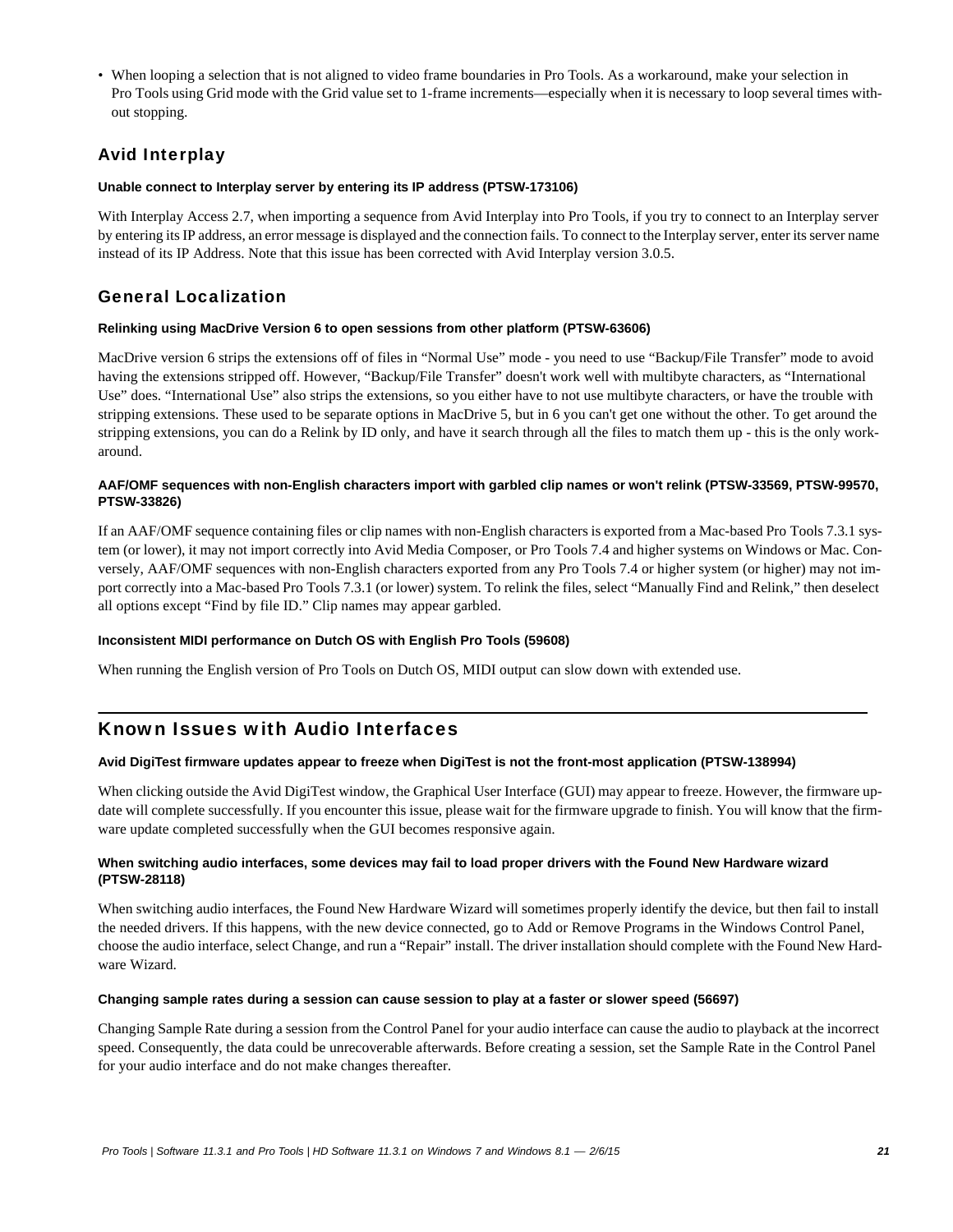### HD OMNI

#### **Noise in the output signal from HD OMNI with digital input (PTSW-1614)**

If HD OMNI is connected to a digital source with a mismatched clock and Sample Rate Conversion (SRC) is not enabled, you will hear noise (including loud "pops") in the output signal. To correct this problem, either enable SRC or ensure that the clock of the digital source and HD OMNI are matched correctly.

#### **HD OMNI front panel Setup menus are unresponsive after Pro Tools quits unexpectedly (PTSW-125692)**

HD OMNI will not automatically recover "stand-alone" mode if Pro Tools quits unexpectedly (or if you disconnect the DigiLink cable from HD OMNI while Pro Tools is running). As a result, some of the SETUP functions accessible from the front panel will be unavailable. Power cycle HD OMNI to recover stand-alone mode.

#### **Graphic redraw problems in the Hardware Setup dialog (PTSW-122690, PTSW-1346, and PTSW-1235)**

When changing the Hardware Setup configuration for HD OMNI, it is possible to encounter graphics redraw problems in some cases. To force a graphics redraw of the Hardware Setup dialog, close and reopen the Hardware Setup dialog.

#### **No sound on output after Hardware reset (PTSW-126575)**

After resetting the HD OMNI interface to the default factory settings using the front panel controls, the HD OMNI interface stops emitting sound in sessions where the outputs are not assigned to the Monitor output path. To correct this problem, press the ALT monitor button to switch to the ALT Monitor path, and then press it again to switch back to the Main Monitor path.

#### **Loss of monitor path with launching Pro Tools with HD OMNI off or disconnected (PTSW-127313)**

When launching Pro Tools and opening I/O Setup after powering off HD OMNI or disconnecting it from the system, the inactive Monitor path is not present in Output tab. You may need to restore the default I/O Settings and remap the corresponding Output Busses.

#### **Output paths are not automatically created in the Output page of the I/O Setup after disabling the corresponding monitor path in the Monitor page of the Hardware Setup, and re-assigning the outputs from "None" to physical outputs in the Main page of the Hardware Setup (PTSW-127559)**

After disabling the Monitor path in the Monitor page of the Hardware Setup and re-assigning the corresponding Outputs from "None" to physical outputs (such as "A 1-2") in the Main Page of the Hardware Setup, these Output paths are not automatically created in the Output Page of the I/O Setup. You will have to manually create the appropriate Output paths in the I/O Setup (or click Default).

#### **Changing monitor path output assignments in the Hardware Setup does not update the output paths in the Output page of the I/O Setup (PTSW-127563)**

When changing Monitor path Output assignments in the Monitor page of the Hardware Setup (such as setting the Monitor path Format to None or assigning the Monitor to different physical outputs), the Output paths in the Output page of the I/O Setup do not reflect the corresponding changes. You will have to manually create the appropriate Output paths in the I/O Setup (or click Default).

#### **When creating new sessions, using the I/O Settings selector can result in unexpected output assignments if HD OMNI has an assigned Monitor path (PTSW-123896)**

If HD OMNI has an assigned Monitor path, Output paths created by the selected I/O Settings option in the New Session dialog may be offset by the channel width of the Monitor path. If this happens, you will have to manually create the appropriate Output paths in the I/O Setup (or click Default).

#### **I/O Setup Bus page erroneously adds Monitor paths (PTSW-127739)**

With both MAIN and ALT Monitor paths declared, toggling one of the CR Monitor paths from the current format to "None" and then back to the starting Monitor format from within the Hardware Setup Monitor page, causes the Bus page in I/O Setup to erroneously add an extra Monitor path with the abbreviation with "(1)." This can happen numerous time and each new Monitor abbreviation increments accordingly.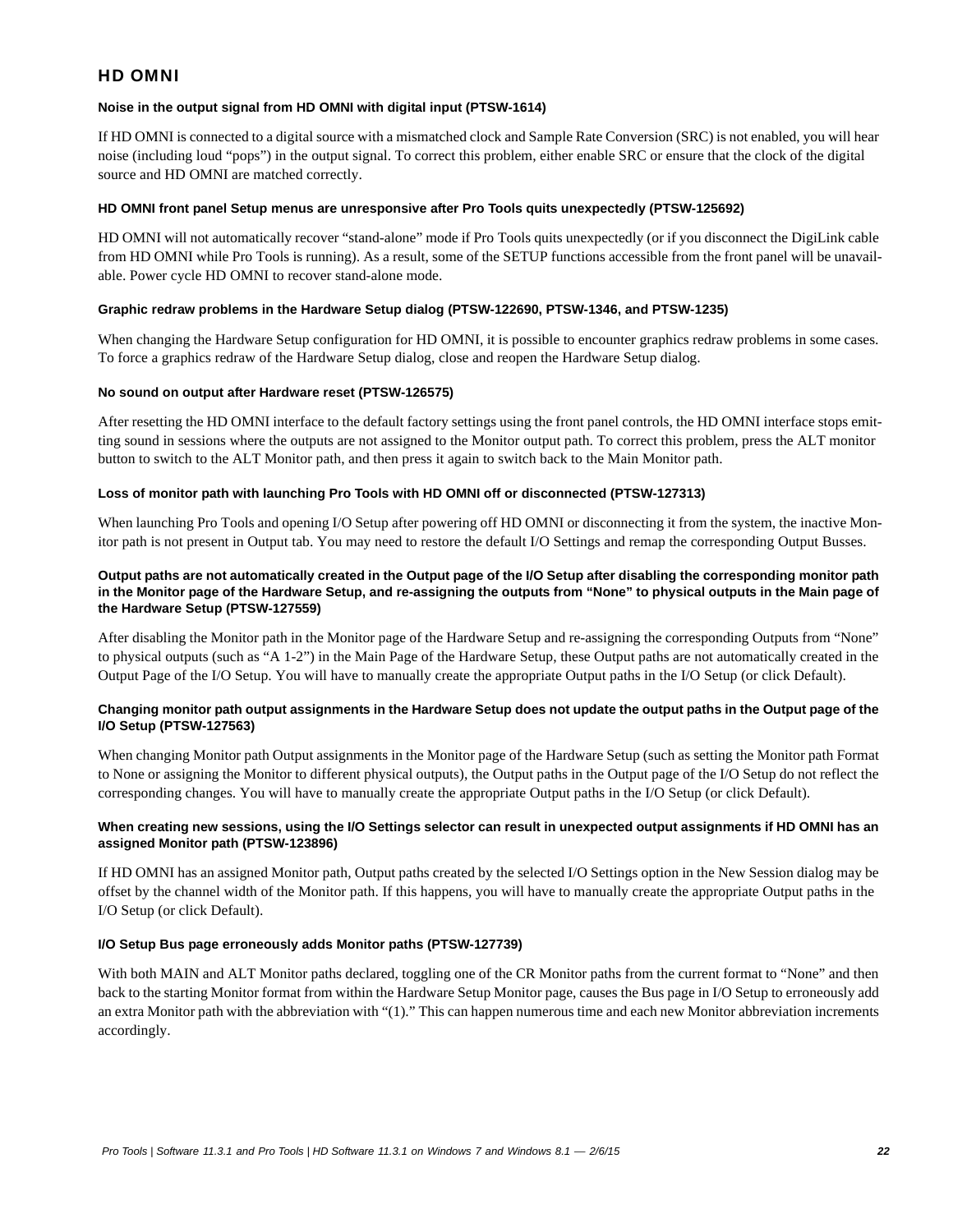# Avid Audio Interfaces with ASIO Third Party Client Software

#### **When adjusting the Hardware Buffer Size in a third-party audio application (such as Reason), the Avid Hardware ASIO driver may quit unexpectedly (PTSW-162469, PTSW-154719)**

It is possible to select an unsupported hardware buffer size for some Avid audio interfaces when using third-party ASIO client software (such as Reason or Cubase). To avoid this issue, use the Avid hardware driver control panel to change the hardware buffer size.

# 003 Series Interfaces

#### **Windows Standby Mode and the 003 interfaces (47054)**

Always disconnect 003 interfaces before putting Windows into Standby mode.

#### **Importing .PIM Files on an 003 System with a C|24 (PTSW-46401)**

When importing a custom map .PIM file created on a 003 to another 003 system with a C|24, 003 displays "<No Track>" on the scribble strips instead of staying in Plug-in Edit mode with a restored newly imported Plug-in Map. You will need to switch to another mode on 003 and then re-enter Plug-in Edit mode to correct this.

### Mbox Pro

#### **Pro Tools appears unresponsive with Mbox® Pro (PTSW-184498)**

If Pro Tools appears to be unresponsive with Mbox Pro, check to ensure that the Mbox Pro is synchronized to the proper clock source (Setup > Hardware) and that the clock source and your Pro Tools session have matching sample rates. If Mbox Pro encounters a problem with the clock source (such as mismatched sample rates between the clock source and the session), Pro Tools may become unresponsive.

### Mbox 2 Pro

#### **The Mbox 2 Pro driver version 11 does not work with Pro Tools 10.x (PTSW-182163)**

The Mbox 2 Pro driver version 11.0.0 will not work with Pro Tools 10 or lower. Use Mbox 2 Pro driver version 9.0.2 with Pro Tools 10 or lower.

#### **External clock not supported at higher sample rates with Mbox 2 Pro (PTSW-59087, PTSW-59095, PTSW-59097, PTSW-58879)**

Although Mbox 2 Pro supports sample rates of up to 96 kHz, its external clock sources (S/PDIF and Word Clock) are only supported in 44.1 and 48 kHz sample rate sessions.

#### **Transport disabled after changing sample rate of external sync source (PTSW-58879)**

If the Pro Tools Clock Source is set to S/PDIF or Word Clock, and the sample rate of your external source changes, sync will be lost and you may not be able to play back when sync resumes due to –9092 errors. This is most likely to appear if the sample rate of your external source changes while the Pro Tools transport is moving.

To avoid this condition, make sure your external source is always set to the same sample rate as Mbox 2 Pro, especially during playback.

To correct this condition should it occur, do the following:

- **1** In Pro Tools, choose Setup > Hardware and set the Clock Source to Internal
- **2** Make sure your external sync source is properly connected and at the same sample rate as Mbox 2 Pro.
- **3** In Pro Tools, choose Setup > Hardware and set the Clock Source back to the desired source (S/PDIF, Word Clock, or Internal).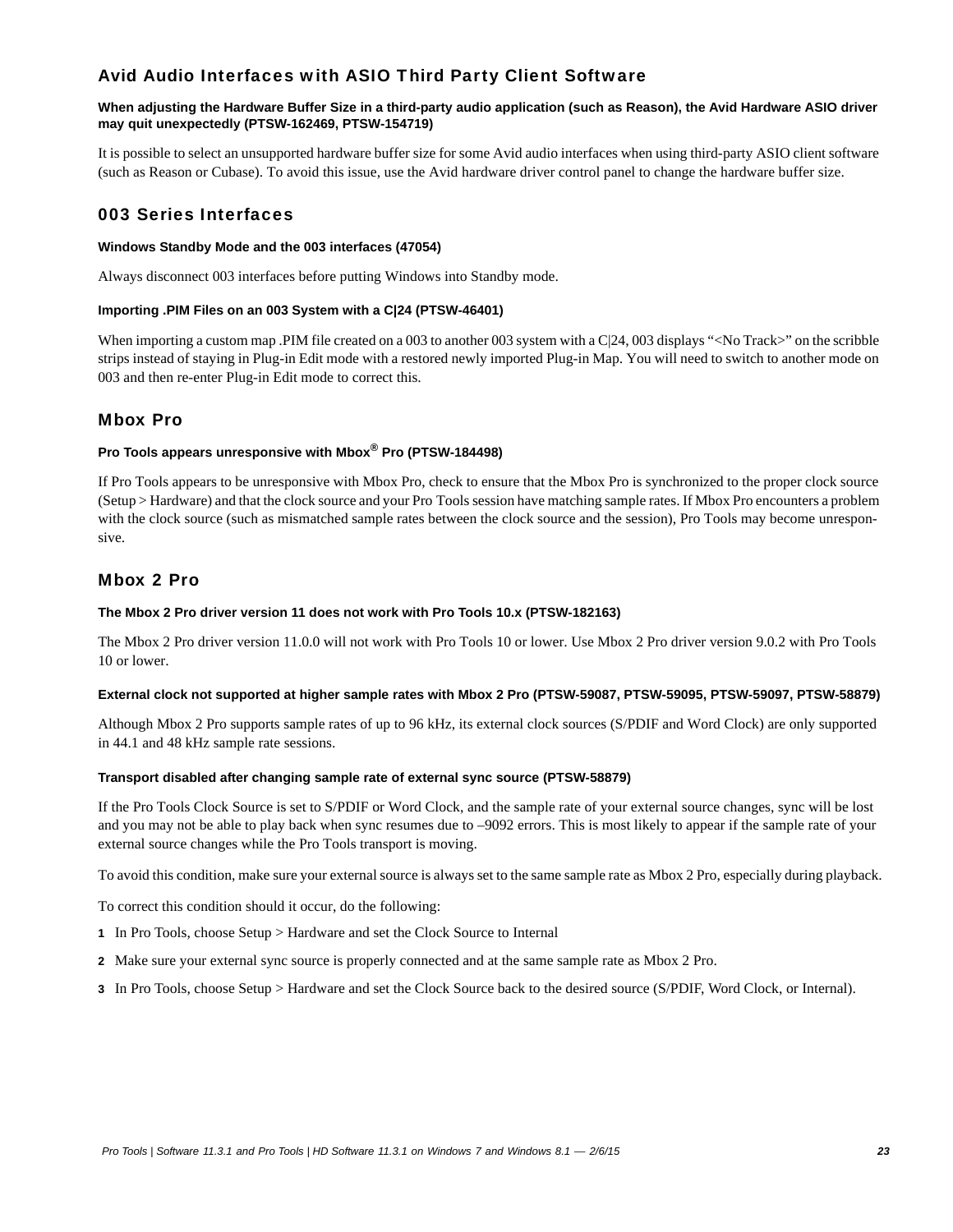#### **Some machines may encounter "Audio Play Startup Deadline was Missed" errors at HW Buffer size 64 or if "Minimize Additional I/O Latency" is enabled (PTSW-28238)**

On some machines, and with Mbox 2 Pro, enabling "Ignore Errors During Playback/Record" and selecting "Minimize Additional I/O Latency" in the Playback Engine dialog, or running at a HW Buffer size of 64 samples may cause you to encounter "Audio Play Startup Deadline was Missed" errors when starting the transport. This may be compounded if the Mbox 2 Pro is synced to an external clock. If you encounter this, set your clock source to Internal and, if needed, deselect "Minimize Additional I/O Latency" and set the HW Buffer size to 128 or higher.

### Mbox 2

#### **MBox 2 can have lower track counts on Windows 7 on the HP 8600**

Depending on your CPU, you may need to disable your computer's network cards in order to achieve the maximum possible track counts.

#### **Audio pop through Mbox 2 outputs when enabling/disabling AC-3 Mode (63293)**

In the Mbox 2 Control Panel, checking or unchecking the option for AC-3 produces an audio pop through the analog output.

#### **Mbox 2 does not support sample rates of 49 kHz or Above (63141)**

Mbox 2 does not support sample rates of 49 kHz or above due to the bandwidth limitations of USB 1.1 and the USB Controller. This is only an issue when syncing to an external S/PDIF clock that is pulled up 2% or more above a nominal 48 kHz sample rate.

### ASIO Audio Interfaces

#### **Pops and clicks can occur when using third-party ASIO audio interfaces with Pro Tools (PTSW-132084)**

Note that audible pops and clicks can occur when using some third-party audio interfaces even if Error Suppression is disabled. Try increasing the Hardware Buffer size for the device to avoid this problem.

#### **Pro Tools cannot locate installed ASIO hardware on launch (PTSW-132125)**

There are known issues with some third-party ASIO devices not being recognized by Pro Tools 10.x. For a list of third-party hardware compatibility issues, please visit *www.avid.com/compatibility*.

### Error Messages

#### **Error –6031 during playback (32637)**

If you encounter a –6031 error while playing back a session with dense MIDI or automation, stop playback, save and close the session, quit and re-launch Pro Tools, then re-open the session before resuming playback.

#### **DAE Error –9132**

If a –9132 error occurs during Bounce To Disk (even with the highest Hardware Buffer setting selected), bus the desired tracks to the appropriate number and format (mono or stereo) of audio tracks, then record them to disk instead of bouncing.

#### **Error –5000 (Unknown Error) when launching Pro Tools (36130)**

On a system with multiple partitions, if different InterLok PACE versions are installed on different partitions, Pro Tools will report an "Unknown –5000 error" on launch. To avoid this problem, install the same PACE components on all partitions on your system.

#### **Error –6042**

If you repeatedly encounter –6042 errors, open the System Usage window and check the PCI gauge. If the gauge is peaked, you will need to reset the PCI bus. To reset the PCI bus, make all tracks inactive and start playback. If you still encounter a –6042 error, quit and relaunch Pro Tools, open the Playback engine dialog, and change the Number of Voices to a setting that uses fewer per DSP.